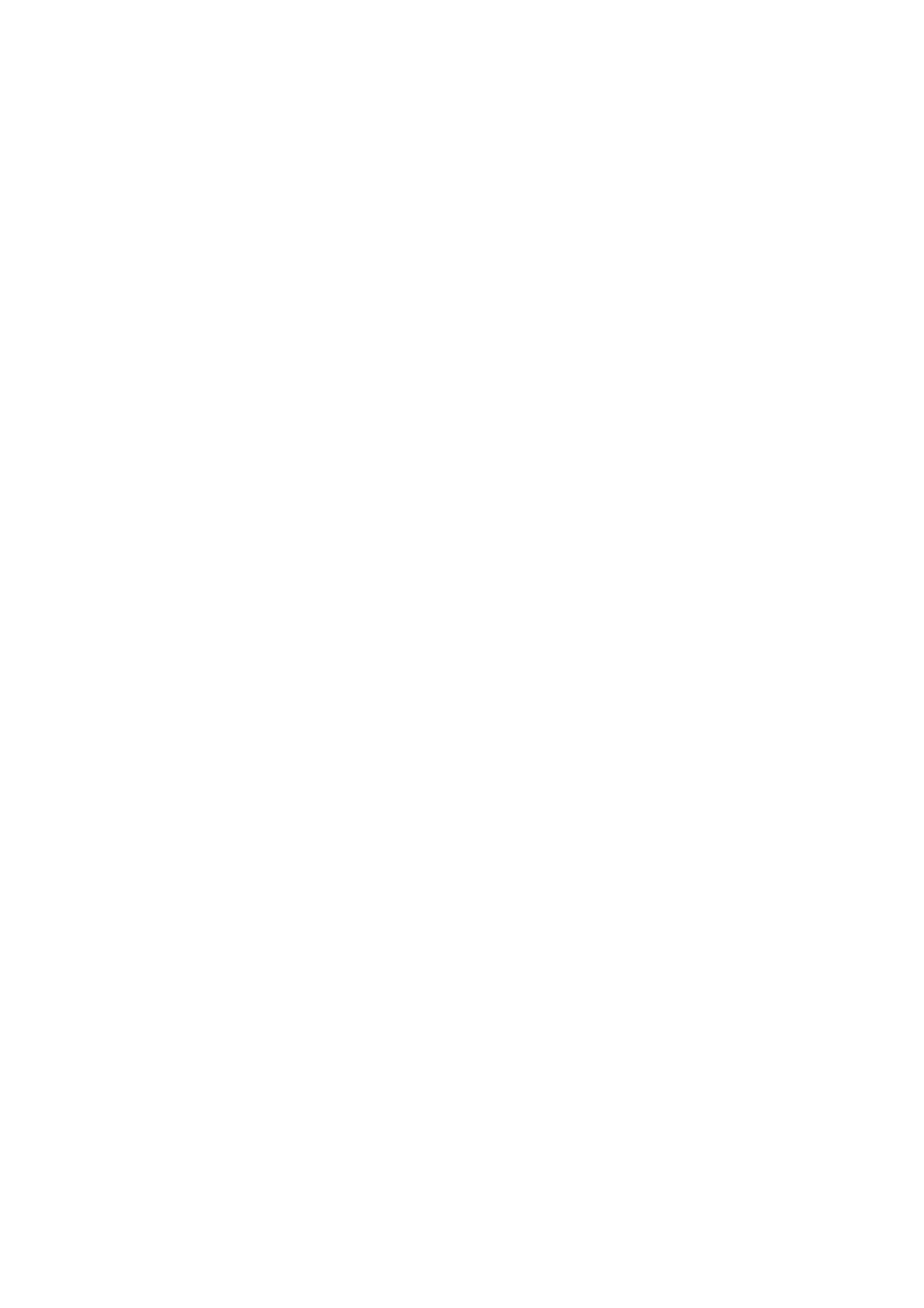

# Cancer in Jersey July 2013

Produced by the Public Health England Knowledge and Intelligence Team (South West), for the Jersey Medical Officer of Health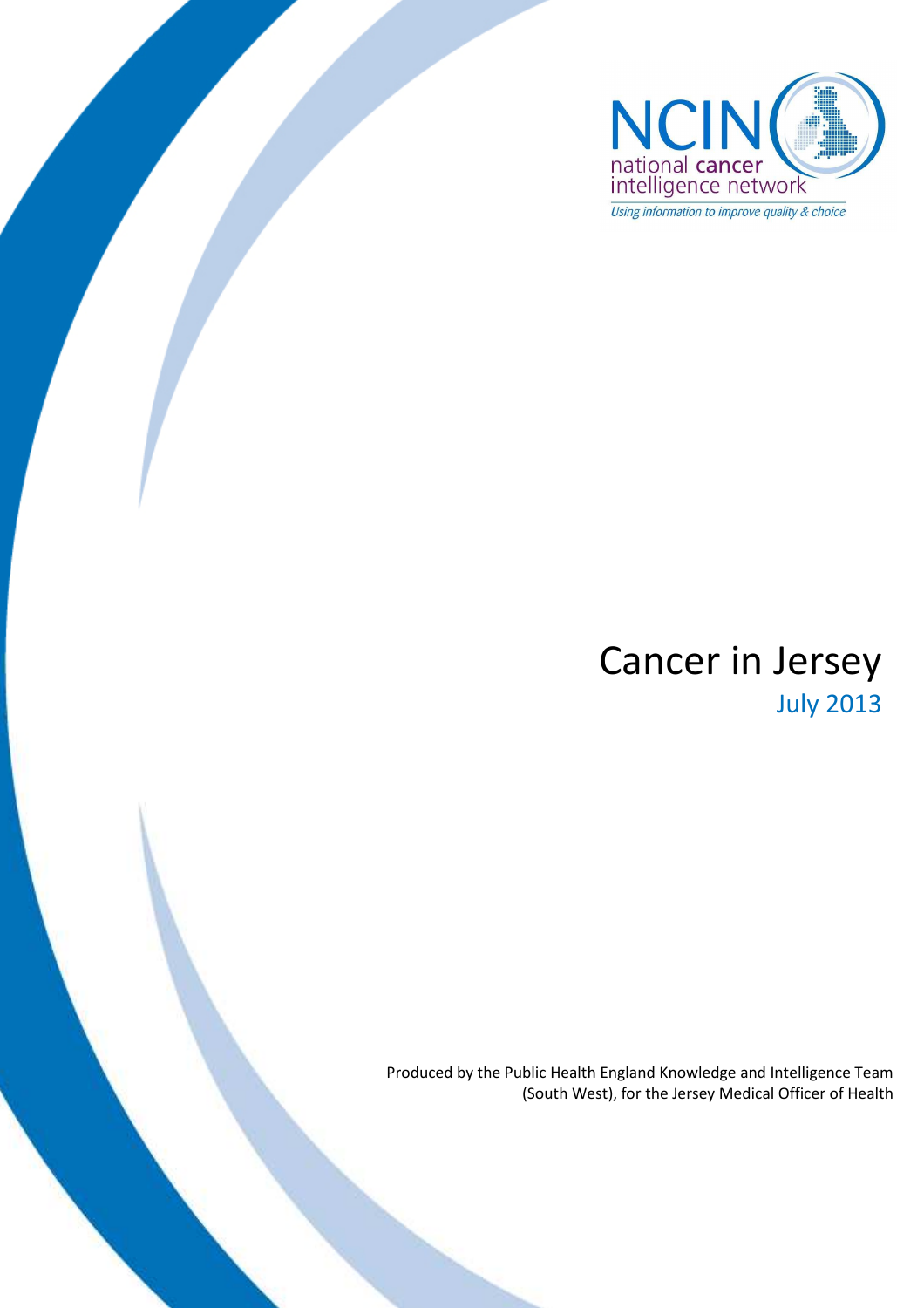#### **Prepared by: Luke Hounsome, Principal Cancer Intelligence Analyst, Public Health England Knowledge and Intelligence Team (South West). For queries relating to this document, please contact: +44 (0) 11 7970 6474. Published July 2013**

The National Cancer Intelligence Network (NCIN) is a UK-wide partnership operated by Public Health England. The NCIN coordinates and develops analysis and intelligence to drive improvements in prevention, standards of cancer care and clinical outcomes for cancer patients.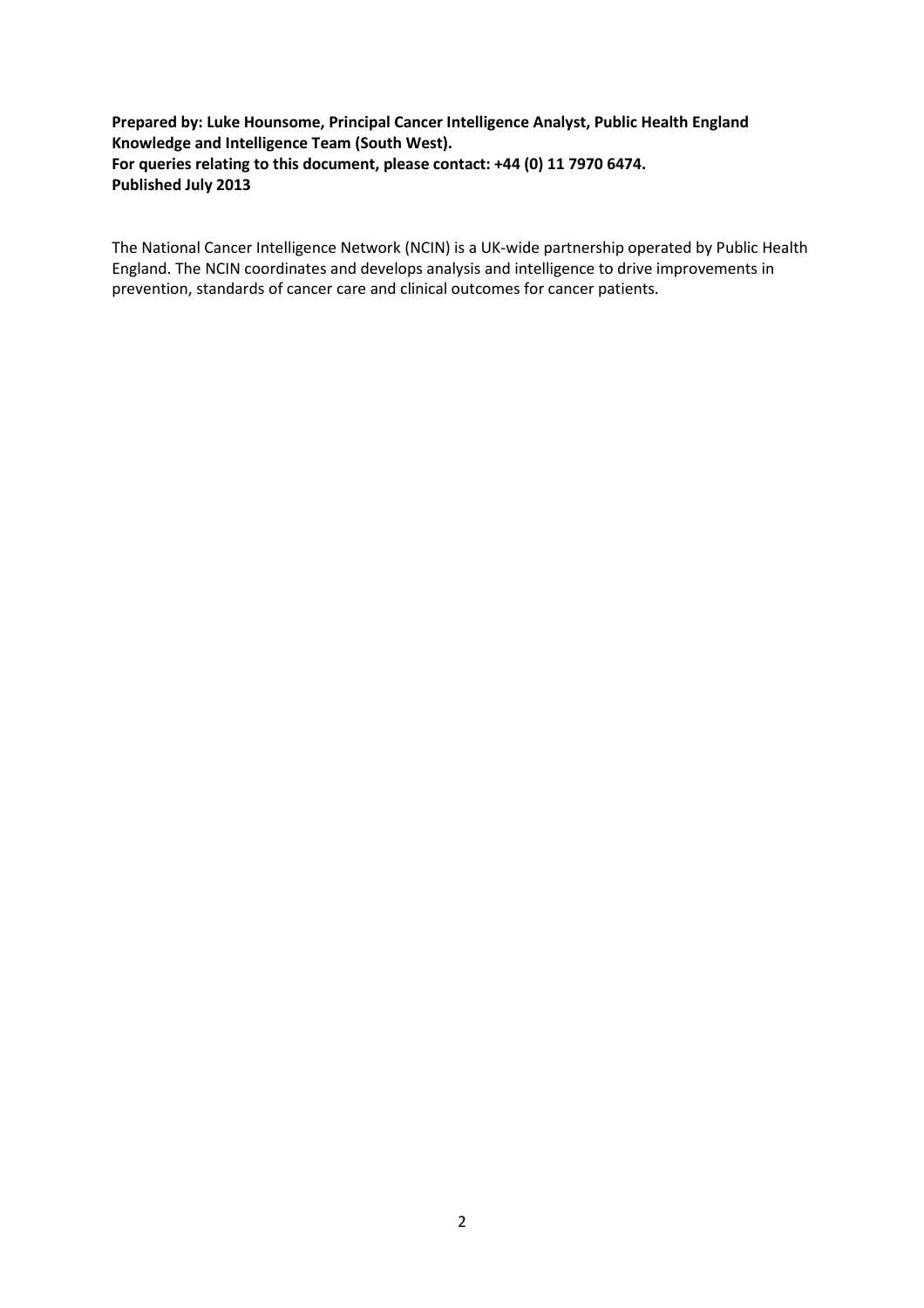# **Contents**

| Introduction by Jersey Medical Officer of Health          | 4  |
|-----------------------------------------------------------|----|
| Executive summary                                         | 5  |
| Background                                                | 6  |
| Methods                                                   | 6  |
| Cancer incidence                                          | 8  |
| Overview                                                  | 8  |
| Specific cancer types with significantly higher incidence | 10 |
| Head and neck cancer                                      | 11 |
| Lung cancer                                               | 14 |
| Malignant melanoma                                        | 16 |
| Non-melanoma skin cancer                                  | 18 |
| Risk factors for cancer                                   | 20 |
| Smoking                                                   | 20 |
| Radon gas                                                 | 22 |
| Alcohol use                                               | 23 |
| UV exposure                                               | 25 |
| Conclusions                                               | 26 |
| References                                                | 27 |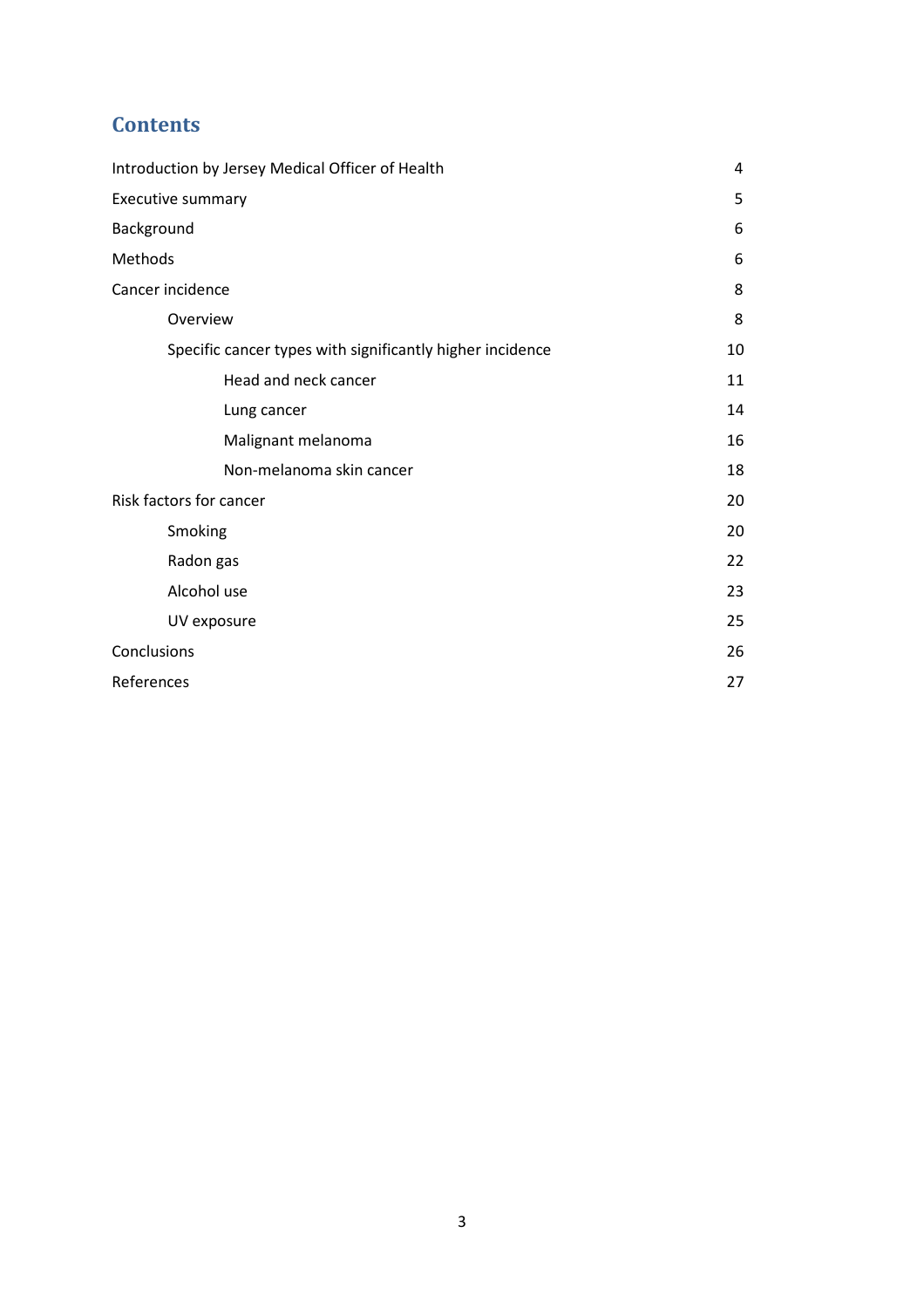# **Introduction by Jersey Medical Officer of Health**

In 2012 I commissioned this independent scoping report from the then South West Public Health Observatory (now Public Health England Knowledge and Intelligence Team South West), after Jersey's States Assembly had adopted a proposition asking for a detailed study of Jersey's cancer rates (Proposition 144/2011).

Proposition 144/2011 was based on the concerns of former Deputy Paul le Claire about the significantly higher rates of certain cancers in Jersey in the 2011 Channel Islands Cancer Registry Report. Concern was also expressed by the Deputy about the role of radon in cancer causation locally.

This report examines those cancers for which Jersey has significantly higher incidence rates (as compared with the south-west of England) and their major risk factors. It explores whether these higher incidence rates are reasonably explained by the known risk factors, and whether a more indepth epidemiological research study is warranted.

Dr Susan Turnbull Jersey Medical Officer of Health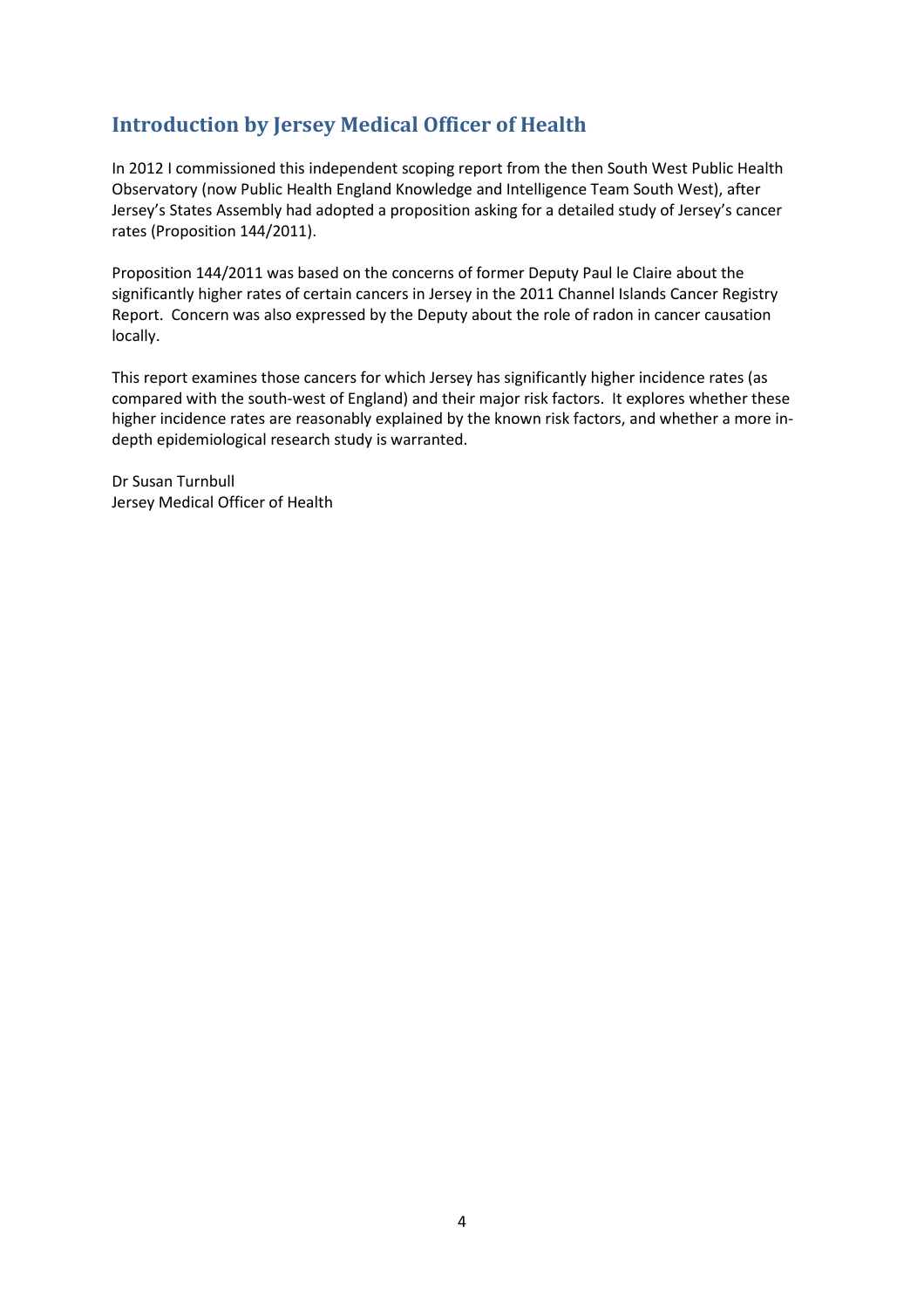# **Executive summary**

Incidence of cancer on the whole is around 6% higher in Jersey than the south-west region of England with around 28 more new cases annually than would be expected in our population, based on rates in the South West. There were 2,450 cancers in 2005-2009 (Table 1) compared to 2,307 expected, an average of 28 excess per year. In particular there were 15 more cases of head and neck cancers (including cancers of the mouth, tongue, larynx and the thyroid gland) 14 more malignant melanoma and 11 more lung cancer cases than would be expected if the south west rates applied. This is counterbalanced by other cancers with lower numbers than might be expected.

In the view of the authors the higher incidence rates of certain cancers in Jersey's population can be readily explained by the main risks associated with the particular cancer. Those risk factors are predominantly smoking, UV exposure (sunshine) and alcohol consumption. In an island with high sunshine hours, a legacy of cheap tobacco products and high per capita alcohol consumption, the increased incidence of cancers linked to these risk factors is not unexpected (for example, lung cancer, oral cancer, malignant melanoma).

The only cancer where radon is a known risk factor is lung cancer. This risk is very small (0.5% of all lung cancer deaths) when compared with the lung cancer risk associated with smoking (83% of all lung cancer deaths). We would estimate that there is likely to be one case of lung cancer every three to four years caused solely by radon in Jersey's population and around two deaths per year due to the combination of smoking and exposure to radon gas. The greatest risk from radon gas is to those who are also smokers, who by virtue of smoking already have a high risk of lung cancer. In this situation radon can exert a small incremental effect. The lifetime risk of lung cancer of those who smoke and are exposed to radon is over 30 times higher than for a non smoker with the same exposure. Thus smoking poses a far higher risk than exposure to radon gas.

The main risk factors for most head and neck cancers are smoking and excessive alcohol use. These risks are multiplicative, meaning that the risk to someone who smokes and drinks heavily is more than the sum of the individual risk factors. Analysis has shown that one particular group of head and neck cancers (oral cavity and pharynx) is caused by smoking in 70% of cases. The high use of alcohol and smoking in Jersey is consistent with the higher rates of these cancers.

Jersey's high sunshine hours are the most likely cause of the high rates of skin cancer. However, there are other contributing factors such as the coastal nature of the entire island, outdoor leisure activities and a general increase in holidays in sunny countries. These all play a part in the increased and increasing incidence.

On the basis of this analysis of the Jersey data and our experience of trying to identify an environmental risk linked to cancer clusters or increased cancer rates (SWPHO factsheet No18: http://www.swpho.nhs.uk/resource/item.aspx?RID=9108), there is no evidence to support the need for a more in-depth epidemiological study.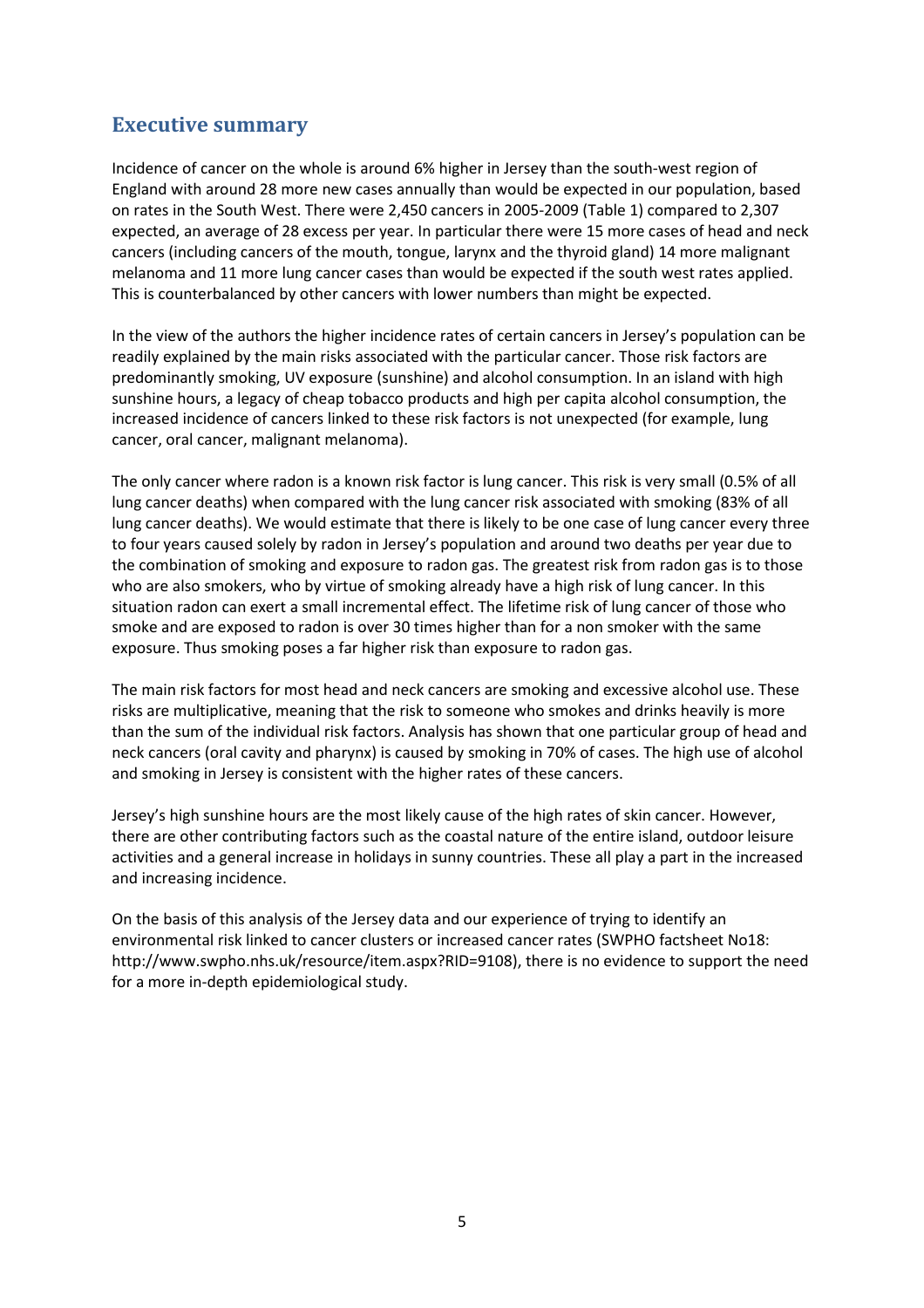# **Background**

Public Health England's Knowledge and Intelligence Team (KIT) South West (formerly the South West Public Health Observatory) analyses data on cancers diagnosed in residents of Jersey, on behalf of the Public Health department in Jersey. As part of this process it produces an annual report on the basic statistics on cancer in the Channel Islands.

The States of Jersey requested the Public Health department to investigate the high incidence of certain types of cancer, and they asked KIT South West to produce an additional, more detailed, report on cancer in Jersey.

KIT South West have cancer data for the Channel Islands to 2009, plus data for the south-west of England and England. Additional data on health behaviours and risk factors are obtained from secondary sources.

# **Methods**

Cancer incidence (new cases) data is presented for the years 2005 to 2009 inclusive. It is necessary to use a wider range of years than we would use for a much larger population, for example, England because of the smaller number of cancers arising from this small island population. Data is presented for adults aged 20 and over, with paediatric and young persons' cancers shown as a separate group.

The risk of developing cancer is strongly influenced by age and sex, and so the makeup of the population in an area will affect the number of cases. To allow a fair comparison between different areas or the same area through time, directly age-standardised rates (ASRs) are calculated. This method looks at the occurrence of cancer in the population of interest, and calculates what the rate would be in a pre-determined population (known as the standard population), controlling for age. If the same standard population is used for all populations analysed, then the rates are directly comparable with each other to measure whether there are any differences of significance. Rates are standardised to the 1976 European Standard Population.

A disadvantage of ASRs is that the number produced has no intrinsic meaning with regard to the number of cases of a cancer in a population. A similar technique called a standardised incidence ratio (SIR) is used to help understand the impact in terms of cases. An SIR is calculated by applying a background rate (for example, the England rate) to the population of interest, controlling for age. This yields a total expected number of cases, which can be compared to the observed cases. Any difference is expressed as a ratio of the two numbers, commonly multiplied by 100, so that an SIR of 110 would mean 10% more cases were observed than expected.

When ASRs and SIRs are reported, the 95% confidence intervals are also reported (Lower Confidence Interval: LCI, Upper Confidence Interval: UCI). The confidence interval is a statistical concept which defines the degree of variation in a rate which can be considered normal. Occurrence of a disease depends on complicated relationships between a multitude of risk factors, so there are fluctuations over time or geography which do not necessarily reflect a real increase or decrease in a rate. As the population of interest becomes smaller, an increase or decrease of just one or two cases has a larger effect on the rate. Hence the smaller the population and the smaller the number of cases, the larger the confidence interval.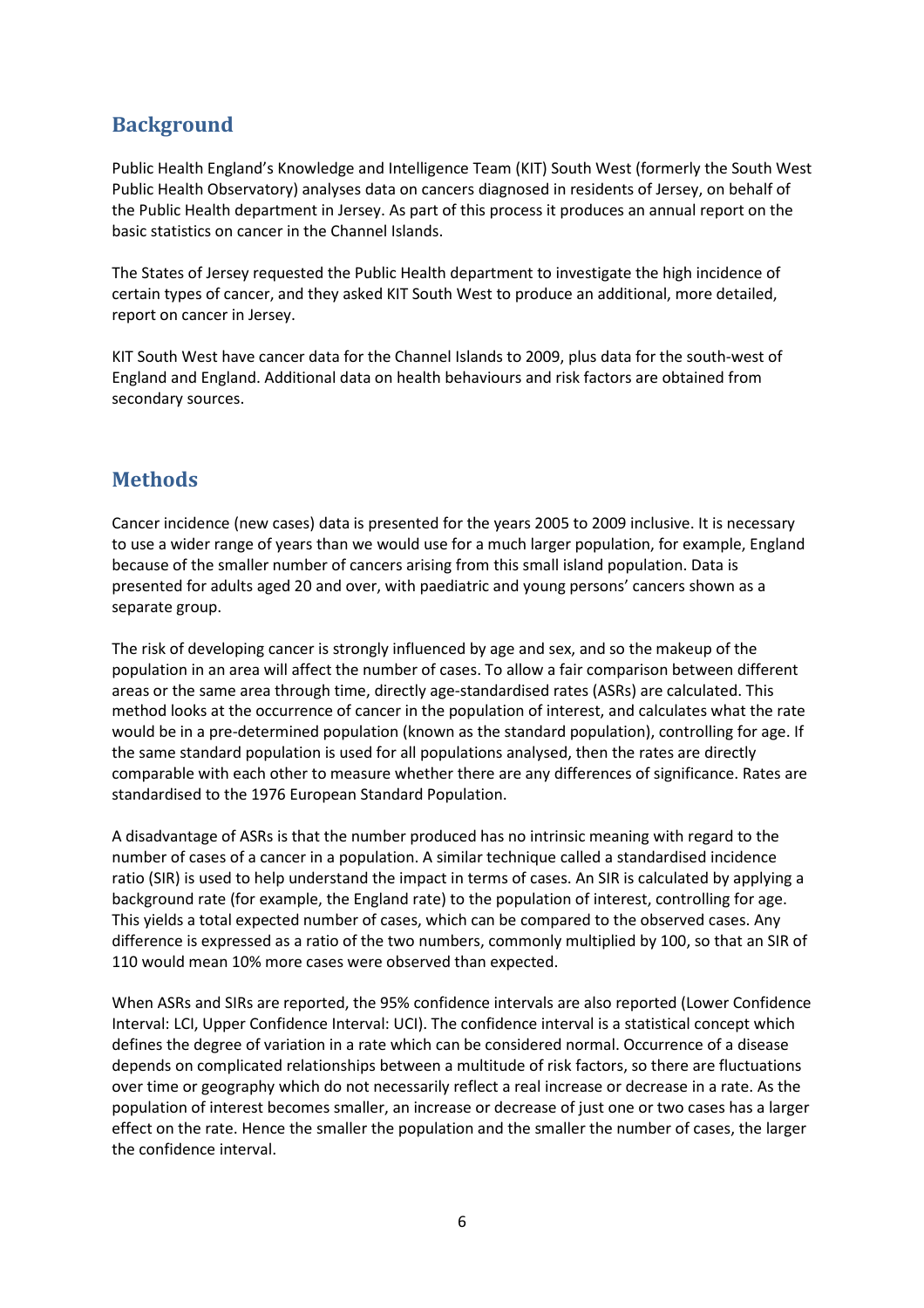Generally speaking, if the confidence interval of two ASRs overlap it is not possible to say that there is a statistically significant difference between the area investigated and the comparison area. 95% confidence intervals mean that out of 100 comparisons/tests we could expect five to show a significant difference when none exists, or vice versa.

For some data, more sophisticated statistical tests are used. These report the likelihood that two rates are not significantly different (for example, that the observed differences could have occurred by chance) as a p-value. It is convention to accept a p-value of 0.05 or less as evidence that the rates are significantly different.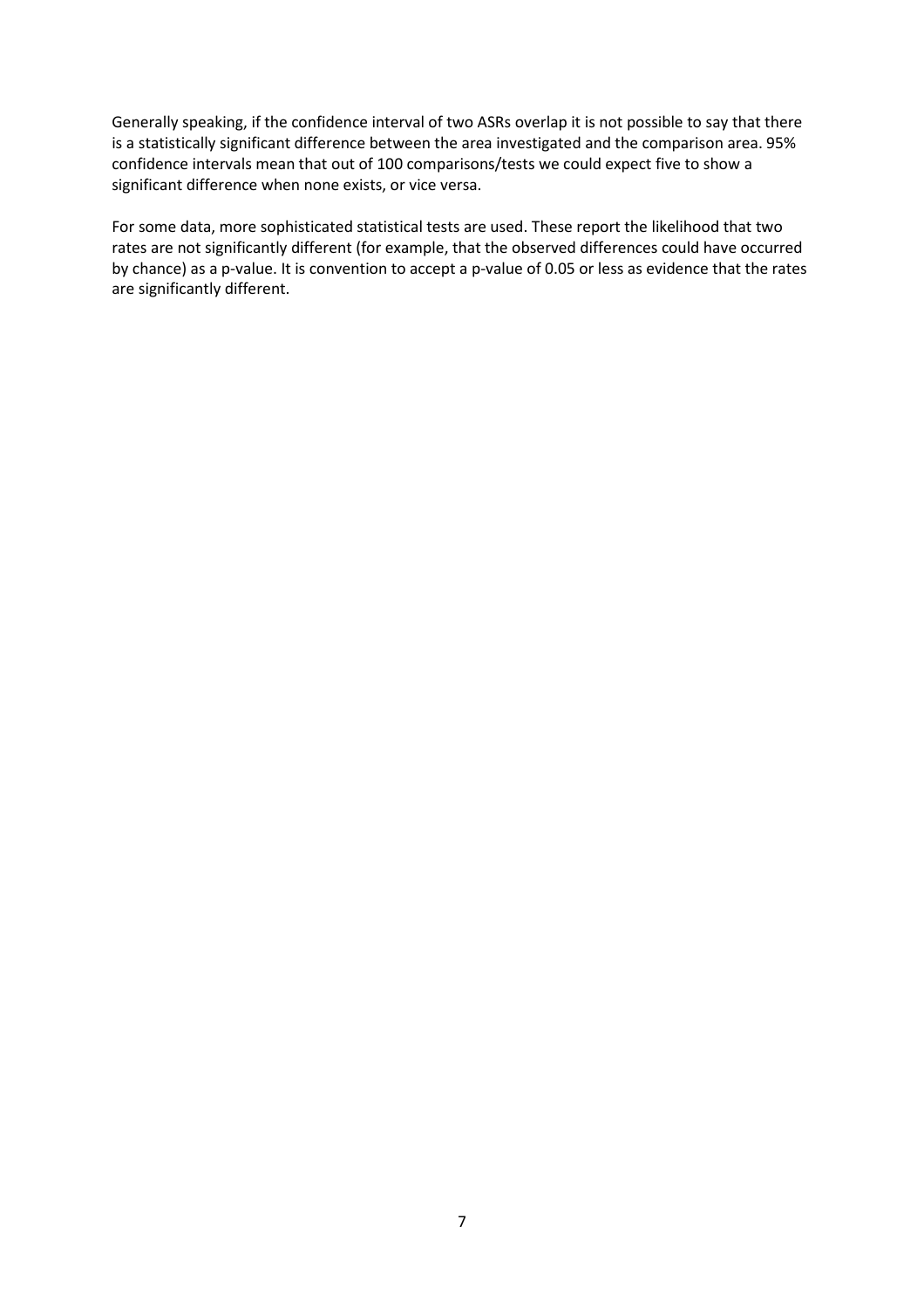# **Cancer Incidence**

### **Overview**

#### **Higher Incidence**

Incidence of cancer on the whole is higher in Jersey than the South West (Table 1). There are around 28 more cases than would be expected annually for the size of Jersey's population. This is 6% higher than the South West.

The rate of head and neck cancers is significantly higher in Jersey than in the South West . This group includes cancers of the mouth, tongue, larynx and the thyroid gland. There are around 15 extra cases per year over the expected number. This is 92% higher than the rate in the South West, but the observed number is still fairly small at 31 cases per year.

Lung cancer rates are significantly higher in Jersey compared to the South West . There are about 59 cases each year, compared to an expected number of 48. This is 25% higher than the South West incidence rate for this cancer.

Skin cancer rates are significantly higher in Jersey than the South West (which itself has a significantly higher rate than the England average). Skin cancer is analysed as two distinct groups: malignant melanomas and non melanoma skin cancers (NMSC). Malignant melanoma is less common, but is the more life-threatening type. NMSC is very common, but only rarely leads to death. NMSC can also recur frequently, but cancer registries only record the first instance in each year.

There are about 14 more cases of malignant melanoma than expected each year in Jersey: 60% higher than the South West rate.

There are about 86 more cases of NMSC than expected each year in Jersey: 41% higher than the South West rate.

#### **Lower Incidence**

The incidence of cancer of the uterus (womb) is lower in Jersey than the South West, but this is an uncommon cancer in the UK as a whole. There were four cases less than expected each year: This is 36% lower than the South West rate.

Cancers of the kidney and ureter occurred less frequently than expected in Jersey. There were just under 11 cases each year, with nearly 14 expected. Although statistically significant, this only represents three fewer cases each year.

Any cancer which is not within the major cancer groups has been counted in an 'other sites' group. The incidence of cancers in other sites is lower than in the South West, with about nine cases less than expected each year.

There are no obvious explanations for these lower cancer rates but as numbers are so low it is unlikely that the impact on clinical services would be noticeable.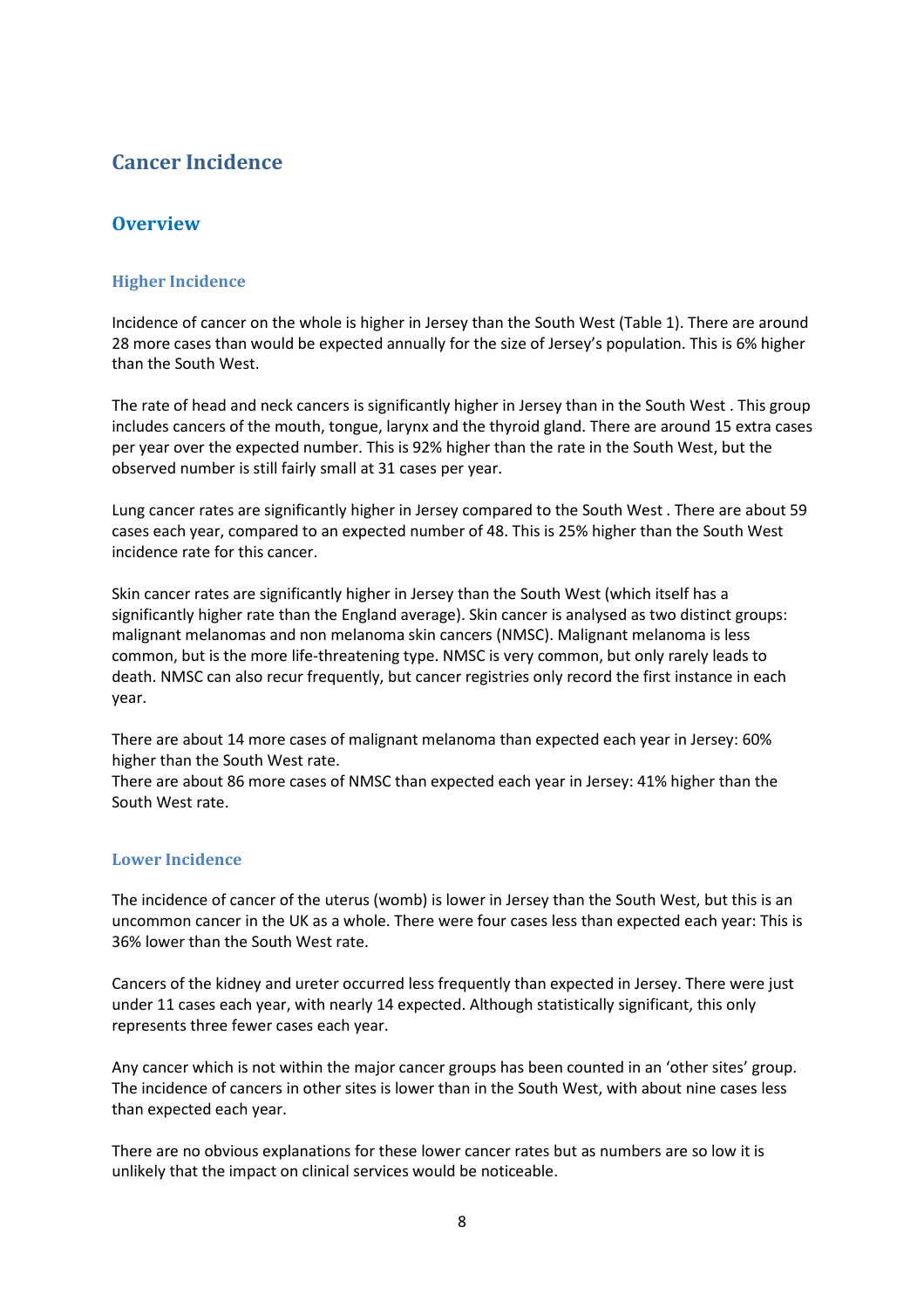| י סטטב + שטט                                                                                                                                                                                                                  |
|-------------------------------------------------------------------------------------------------------------------------------------------------------------------------------------------------------------------------------|
|                                                                                                                                                                                                                               |
|                                                                                                                                                                                                                               |
|                                                                                                                                                                                                                               |
|                                                                                                                                                                                                                               |
|                                                                                                                                                                                                                               |
|                                                                                                                                                                                                                               |
|                                                                                                                                                                                                                               |
|                                                                                                                                                                                                                               |
|                                                                                                                                                                                                                               |
|                                                                                                                                                                                                                               |
|                                                                                                                                                                                                                               |
|                                                                                                                                                                                                                               |
|                                                                                                                                                                                                                               |
|                                                                                                                                                                                                                               |
|                                                                                                                                                                                                                               |
|                                                                                                                                                                                                                               |
| [contains]<br>1.                                                                                                                                                                                                              |
|                                                                                                                                                                                                                               |
|                                                                                                                                                                                                                               |
|                                                                                                                                                                                                                               |
|                                                                                                                                                                                                                               |
|                                                                                                                                                                                                                               |
|                                                                                                                                                                                                                               |
| - - - - ^ > > > / > > - - - - - - - - - - - -                                                                                                                                                                                 |
|                                                                                                                                                                                                                               |
|                                                                                                                                                                                                                               |
|                                                                                                                                                                                                                               |
|                                                                                                                                                                                                                               |
|                                                                                                                                                                                                                               |
|                                                                                                                                                                                                                               |
|                                                                                                                                                                                                                               |
|                                                                                                                                                                                                                               |
|                                                                                                                                                                                                                               |
|                                                                                                                                                                                                                               |
|                                                                                                                                                                                                                               |
|                                                                                                                                                                                                                               |
| ころしょう こくろ こ                                                                                                                                                                                                                   |
|                                                                                                                                                                                                                               |
| … application with commonism the set of the commonism hashing basis of the set of the set of the set of the set of the set of the set of the set of the set of the set of the set of the set of the set of the set of the set |
|                                                                                                                                                                                                                               |
|                                                                                                                                                                                                                               |
| er in Jerse                                                                                                                                                                                                                   |
|                                                                                                                                                                                                                               |
|                                                                                                                                                                                                                               |
|                                                                                                                                                                                                                               |
|                                                                                                                                                                                                                               |
|                                                                                                                                                                                                                               |
|                                                                                                                                                                                                                               |
|                                                                                                                                                                                                                               |
|                                                                                                                                                                                                                               |
|                                                                                                                                                                                                                               |
|                                                                                                                                                                                                                               |
|                                                                                                                                                                                                                               |
|                                                                                                                                                                                                                               |
|                                                                                                                                                                                                                               |
|                                                                                                                                                                                                                               |

|                                                                    | Jersey          |                        |                                           |                  |                        |               | South West |           |                         |                   |               | ASR Difference<br>test |                 |
|--------------------------------------------------------------------|-----------------|------------------------|-------------------------------------------|------------------|------------------------|---------------|------------|-----------|-------------------------|-------------------|---------------|------------------------|-----------------|
| Cancer site/category (ICD-10 code)                                 | Count           | তু<br>Expecte<br>count | ASR                                       | $\overline{9}$   | $\overline{S}$         | Crude<br>rate | Count      | ASR       | $\overline{9}$          | $\bar{\mathsf S}$ | Crude<br>rate | value<br>ݟ             | <b>Mor/PalH</b> |
| All malignancies (C00-C97 excl C44)                                | 2,450           | 2,307                  | 597.7                                     | 573.5            | 622.0                  | 675.8         | 149,992    | ن<br>559. | $^{\circ}$<br>556.      | თ<br>562.         | 755.0         | $-0.01$                | High            |
| Head & neck (COO-C14, C3O-C32, C73)                                | 153             | 80                     | 40.7                                      | 34.2             | 47.2                   | 42.2          | 4,803      | 20.6      | 20.0                    | 21.2              | 24.2          | 0.01                   | 들도              |
| Upper gastrointestinal (C15-C16, C25)                              | 170             | 163                    | 39.9                                      | 33.8             | 46.1                   | 46.9          | 11,114     | 37.9      | 37.2                    | 38.7              | 9<br>ம்<br>ഥ  | 0.26                   |                 |
| Colorectal (C18-C21)                                               | 297             | 290                    | 68.8                                      | 60.7             | 76.8                   | 81.9          | 19,555     | 67.6      | 66.6                    | 68.6              | 98.4          | 0.39                   | $\blacksquare$  |
| Hepatobiliary (C22-C24)                                            | $\overline{4}$  | 36                     | 10.2                                      | 7.3              | 13.8                   | 11.3          | 2,378      | 8.4       | $\frac{0}{8}$           | 8.7               | 12.0          | 0.14                   | $\mathbf{I}$    |
| Lung (C33-C34)                                                     | 293             | 234                    | 70.0                                      | 61.8             | 78.2                   | 80.8          | 15,831     | 55.4      | 54.5                    | 56.3              | 79.7          | $-0.01$                | 사<br>도          |
| Malignant melanoma (C43)                                           | 181             | 113                    | 46.3                                      | 39.4             | 53.1                   | 49.9          | 813<br>ق   | 29.0      | 28.3                    | 29.7              | 34.3          | 0.01                   | 신호<br>도         |
| Other skin (C44)                                                   | 1,479           | 1,047                  | 354.8                                     | 336.2            | 373.4                  | 407.9         | 69,555     | 248.2     | 246.2                   | 250.2             | 350.1         | < 0.01                 | High            |
| Female breast (C50)                                                | 363             | 384                    | 173.2                                     | 154.8            | 191.5                  | 194.9         | 23,515     | 186.0     | 183.4                   | m<br>188.         | 228.7         | 0.09                   |                 |
| Uterus (C54-C55)                                                   | 38              | 59                     | 17.3                                      | 12.3             | 23.8                   | 20.4          | 3,801      | 28.5      | 27.6                    | 29.5              | 37.0          | 50.01                  | <b>NOT</b>      |
| Ovary (C56)                                                        | 51              | 55                     | 23.4                                      | 17.4             | 30.8                   | 27.4          | 3,498      | 26.0      | 25.1                    | 27.0              | 34.0          | 0.22                   | $\blacksquare$  |
| Other gynaecological (C51-C53, C57-C58)                            | $\overline{3}$  | 38                     | 17.3                                      | 12.0             | 24.2                   | 18.3          | 2,198      | 19.2      | 18.3                    | 20.1              | 21.4          | 0.27                   | I.              |
| Prostate (C61)                                                     | 325             | 305                    | 167.1                                     | 148.7            | 185.4                  | 184.3         | 20,631     | Ō<br>55.  | Ľ<br>$\overline{53}$ .  | 158.1             | 215.2         | 0.12                   |                 |
| Kidney and ureter (C64-C66)                                        | 53              | 89                     | 13.2                                      | 9.9              | 17.2                   | 14.6          | 4,407      | 16.7      | 16.1                    | 17.2              | 22.2          | 0.03                   | <b>NOT</b>      |
| Bladder (C67)                                                      | $\overline{78}$ | $\overline{7}$         | 17.3                                      | 3.6<br>1         | 'n,<br>$\overline{21}$ | 21.5          | 4,934      | 16.6      | 16.1                    | 17.1              | 24.8          | 0.38                   |                 |
| Male urogenital excl. prostate (C60-C63<br>excl C61)               | 26              | 25                     | 14.3                                      | $9.\overline{3}$ | 21.0                   | 14.7          | 1,293      | 14.0      | m<br>$\dot{\mathsf{c}}$ | 14.8              | m<br>ന്       | 0.46                   | $\mathbf I$     |
| Brain and CNS (C70-C72)                                            | 35              | 38                     | ე.<br>თ                                   | <u>و:</u>        | 13.1                   | 9.7           | 2,288      | 9.8       | 9.4                     | 10.3              | 11.5          | 0.39                   | $\mathbf{I}$    |
| Lymphoma (C81-C85, C96)                                            | 99              | 106                    | 24.8                                      | 20.1             | 30.2                   | 27.3          | 6,689      | 26.2      | 25.6                    | 26.9              | 33.7          | 0.29                   | $\mathbf I$     |
| Leukaemia (C91-C95)                                                | 75              | 60                     | 17.5                                      | 13.8             | 22.0                   | 20.7          | 4,016      | 14.3      | 13.8                    | 14.8              | 20.2          | 0.06                   | $\mathbf{I}$    |
| Other sites (Other Cs)                                             | 138             | 182                    | 33.5                                      | 27.8             | 39.2                   | 38.1          | 12,227     | 42.5      | 41.7                    | 43.3              | 61.5          | 0.01                   | <b>NOT</b>      |
| Paediatric – 0-19 years (C00-C97)                                  | $\overline{17}$ | $\frac{6}{2}$          | 16.9                                      | 9.8              | 27.0                   | 17.1          | 936        | 15.8      | 14.8                    | 16.8              | 15.7          | 0.40                   | $\mathbf I$     |
| ה בינה: בינה: בן בלתור באת המה את המה המה בתור בינה: בינה: בינה: ב |                 |                        | $\sim$ /C $\sim$ ++. $\sim$ /M/ $\sim$ +1 |                  |                        |               |            |           |                         |                   |               |                        |                 |

Source: Public Health England, Knowledge and Intelligence Team (South West) Source: Public Health England, Knowledge and Intelligence Team (South West)

 $\sigma$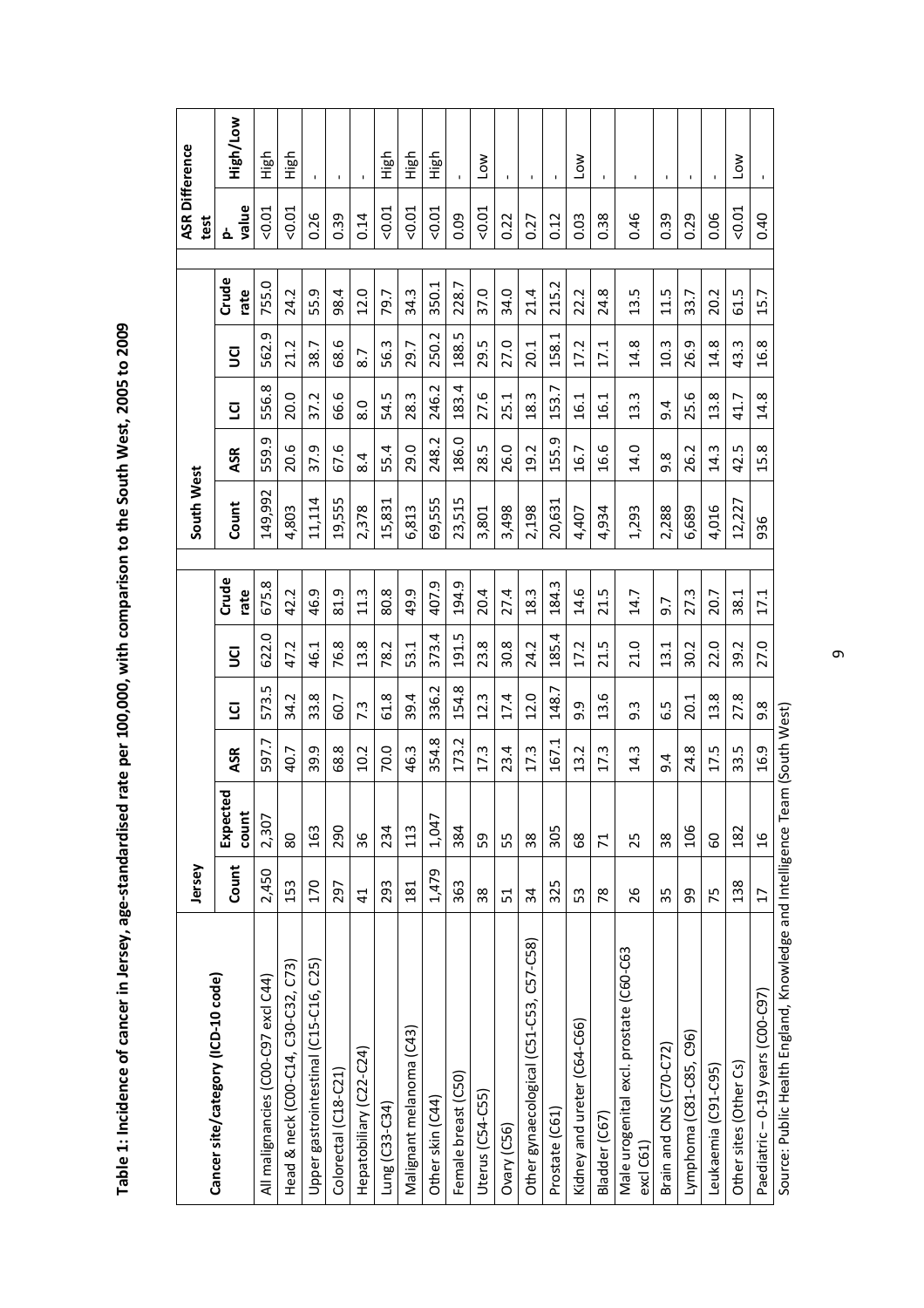# **Specific cancer types with significantly higher incidence**

#### **Head and neck cancers**

Most head and neck cancers are associated with a history of exposure to smoking.

There has been an increase in numbers of head and neck cancers in the decade after the millennium year 2000, compared with the decade before.

Cancers of the larynx and tongue show a proportional decrease and slight reduction in numbers. These have a strong link to smoking and the combination of alcohol and tobacco use.

**Figure 1: Incidence of head and neck cancers in Jersey, age-standardised rate per 100,000, 1999 to 2009 five-year rolling averages** 



Source: Public Health England, Knowledge and Intelligence Team (South West)

This group comprises cancers of the: lip, mouth, tongue, pharynx, nasal cavity, sinuses, larynx, and the thyroid gland. The most commonly occurring of these sub-sites in Jersey is the larynx, followed by thyroid and tongue. In the South West, cancer of the larynx is also most common, but tongue cancer is very nearly as common; then thyroid. In England overall, thyroid cancer is the most common followed by larynx then tongue.

Tables 2 and 3 provide a breakdown of types of head and neck cancer in Jersey. Data from the last decade and previous decade is shown, to examine if there has been a change in pattern of incidence. Ten-year averages are required because of smaller numbers. Figure 1 shows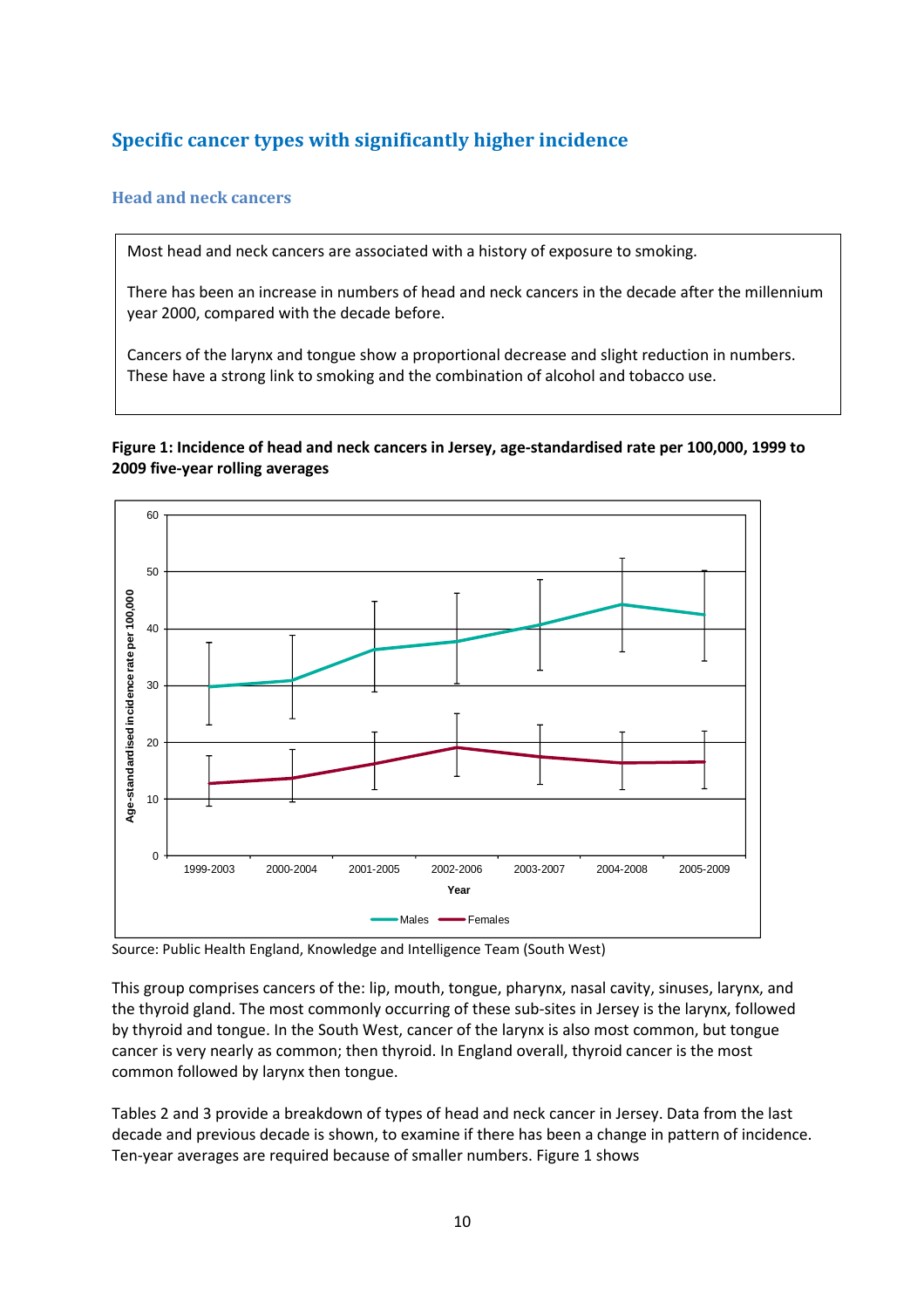age-standardised rates of incidence for men and women over time. Population data (required for ASRs) are only available from 1999 onwards.

Overall numbers of head and neck cancers have increased in 2000 to 2009 compared with 1990 to 1999. The top three sub-sites have not changed, but the proportion of the total contributed by cancers of the larynx and tongue has dropped from 40% to 33%. This is important as cancers of the larynx and tongue are linked to smoking and excessive alcohol use, whereas these are not risk factors for cancer of the thyroid gland.

Analysis of rates is only possible for more recent years, therefore we cannot know if the increased number of cases in 2000 to 2009 reflects population changes or true changes in incidence. It is not possible to be certain that rates have changed since 1999 due to large confidence intervals induced by small numbers.

Cases of thyroid cancer have doubled and it is now the second most common head and neck cancer. This is in line with thyroid cancer rates in England and the South West which have been increasing since the early 1990s (National Cancer Intelligence Network, 2011). It has been suggested that the increase is due to better clinical imaging detecting small tumours.

Smoking is the major risk for all head and neck cancers, apart from thyroid cancer. As mentioned above, the combination of smoking and alcohol use is a risk for cancers of the mouth and tongue, and the larynx. Other factors known to be a risk for certain head and neck cancers are: the Human Papillomavirus (HPV), vitamin A deficiency, the Epstein-Barr virus, certain chemicals, and radiotherapy for a previous cancer.

Thyroid gland cancer is not linked to smoking. Risk of this cancer is increased by radiotherapy treatment to the head (especially in those who received it when a child) ,by certain thyroid diseases, a bowel disease called Familial Adenomatous Polyposis (FAP), and by family history.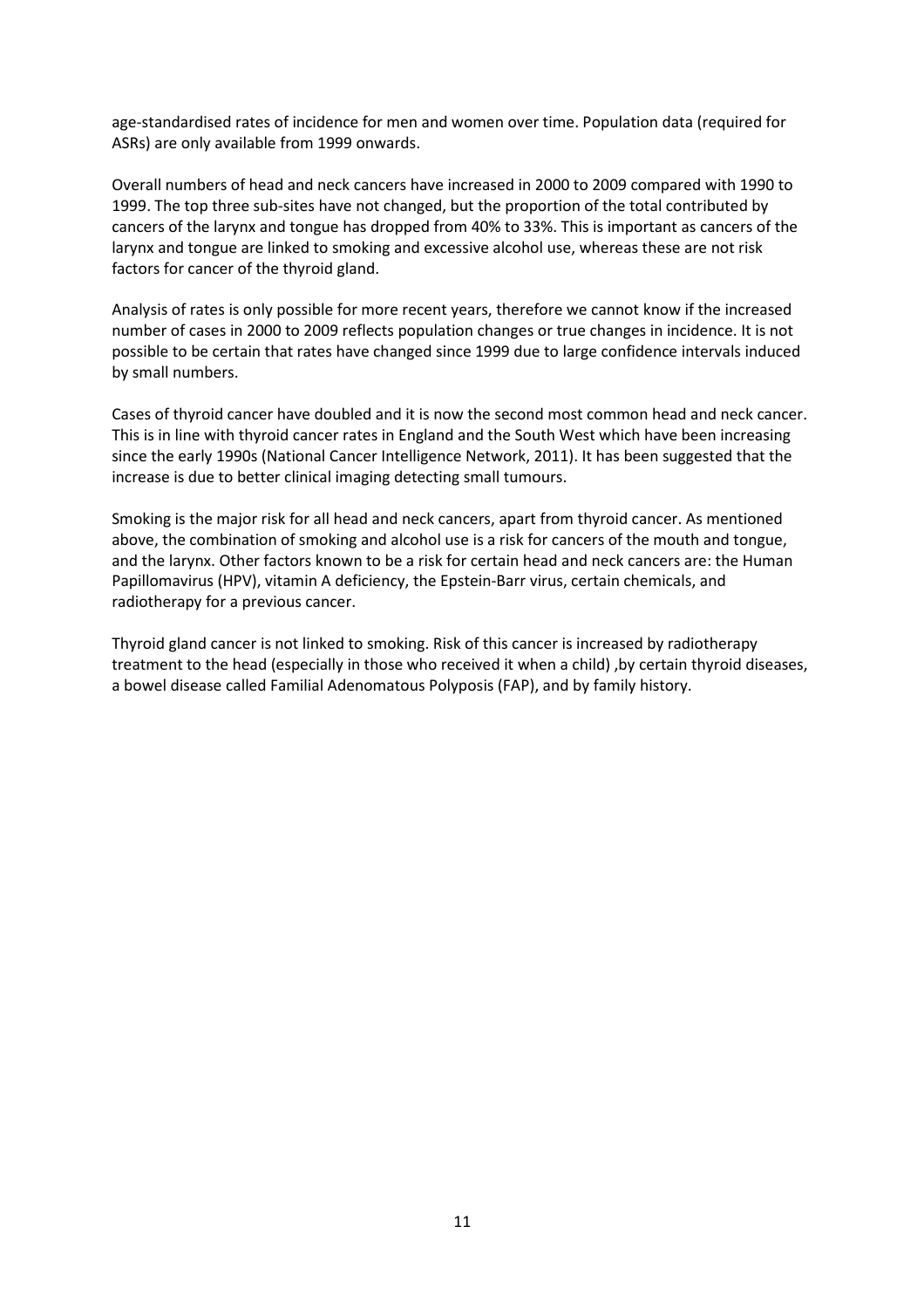| 1990 to 1999                                                |               |                   |
|-------------------------------------------------------------|---------------|-------------------|
| <b>Site</b>                                                 | <b>Number</b> | Percentage of all |
| Malignant neoplasm of larynx                                | 46            | 24%               |
| Malignant neoplasm of other and unspecified parts of tongue | 26            | 14%               |
| Malignant neoplasm of thyroid gland                         | 22            | 12%               |
| Malignant neoplasm of tonsil                                | 15            | 8%                |
| Mal neo oth ill-def sites lip/oral cavity/pharynx           | 13            | 7%                |
| Malignant neoplasm of floor of mouth                        | 10            | 5%                |
| Malignant neoplasm of pyriform sinus                        | 10            | 5%                |
| Malignant neoplasm of other and unspecified parts of mouth  | 9             | 5%                |
| Malignant neoplasm of palate                                | 6             | 3%                |
| Malignant neoplasm of parotid gland                         | 6             | 3%                |
| Malignant neoplasm of accessory sinuses                     | 5             | 3%                |
| Malignant neoplasm of base of tongue                        | 5             | 2%                |
| Malignant neoplasm of oropharynx                            | $<$ 5         | 2%                |
| Malignant neoplasm of lip                                   | $<$ 5         | 2%                |
| Malignant neoplasm of gum                                   | $<$ 5         | 2%                |
| Malignant neoplasm of nasopharynx                           | $<$ 5         | 2%                |
| Maligt neoplasm of oth and unspec major saliv glands        | $<$ 5         | 1%                |
| Malignant neoplasm of nasal cavity and middle ear           | < 5           | 1%                |
| Malignant neoplasm of hypopharynx                           | $<$ 5         | 1%                |
| <b>Total head and neck cancers</b>                          | 190           | 100%              |

#### **Table 2: Incidence of head and neck cancers in Jersey, by sub-site, 1990 to 1999**

Source: Public Health England, Knowledge and Intelligence Team (South West)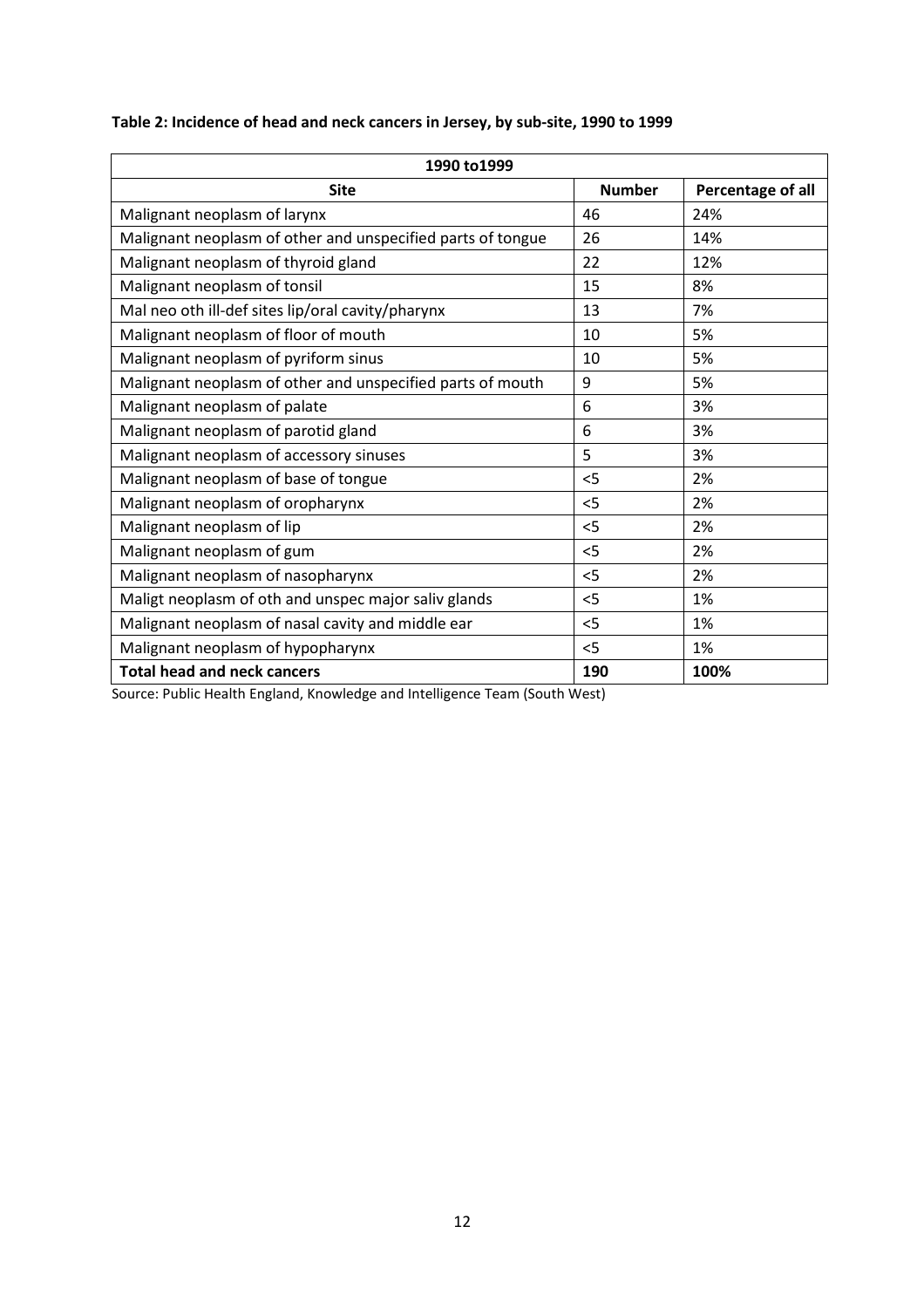| 2000 to 2009                                                |               |                      |
|-------------------------------------------------------------|---------------|----------------------|
| <b>Site</b>                                                 | <b>Number</b> | Percentage of<br>all |
| Malignant neoplasm of larynx                                | 46            | 17%                  |
| Malignant neoplasm of thyroid gland                         | 43            | 16%                  |
| Malignant neoplasm of other and unspecified parts of tongue | 22            | 8%                   |
| Mal neo oth ill-def sites lip/oral cavity/pharynx           | 22            | 8%                   |
| Malignant neoplasm of tonsil                                | 21            | 8%                   |
| Malignant neoplasm of base of tongue                        | 19            | 7%                   |
| Malignant neoplasm of floor of mouth                        | 15            | 6%                   |
| Malignant neoplasm of oropharynx                            | 12            | 5%                   |
| Malignant neoplasm of pyriform sinus                        | 12            | 5%                   |
| Malignant neoplasm of gum                                   | 9             | 3%                   |
| Malignant neoplasm of parotid gland                         | 9             | 3%                   |
| Malignant neoplasm of palate                                | 8             | 3%                   |
| Malignant neoplasm of other and unspecified parts of mouth  | 8             | 3%                   |
| Malignant neoplasm of lip                                   | 6             | 2%                   |
| Malignant neoplasm of nasopharynx                           | $<$ 5         | 2%                   |
| Malignant neoplasm of hypopharynx                           | $<$ 5         | 2%                   |
| Malignant neoplasm of nasal cavity and middle ear           | $<$ 5         | 1%                   |
| Malignant neoplasm of accessory sinuses                     | $<$ 5         | 1%                   |
| Maligt neoplasm of oth and unspec major saliv glands        | < 5           | 0%                   |
| <b>Total head and neck cancers</b>                          | 265           | 100%                 |

#### **Table 3: Incidence of head and neck cancers in Jersey, by sub-site, 2000 to 2009**

Source: Public Health England, Knowledge and Intelligence Team (South West)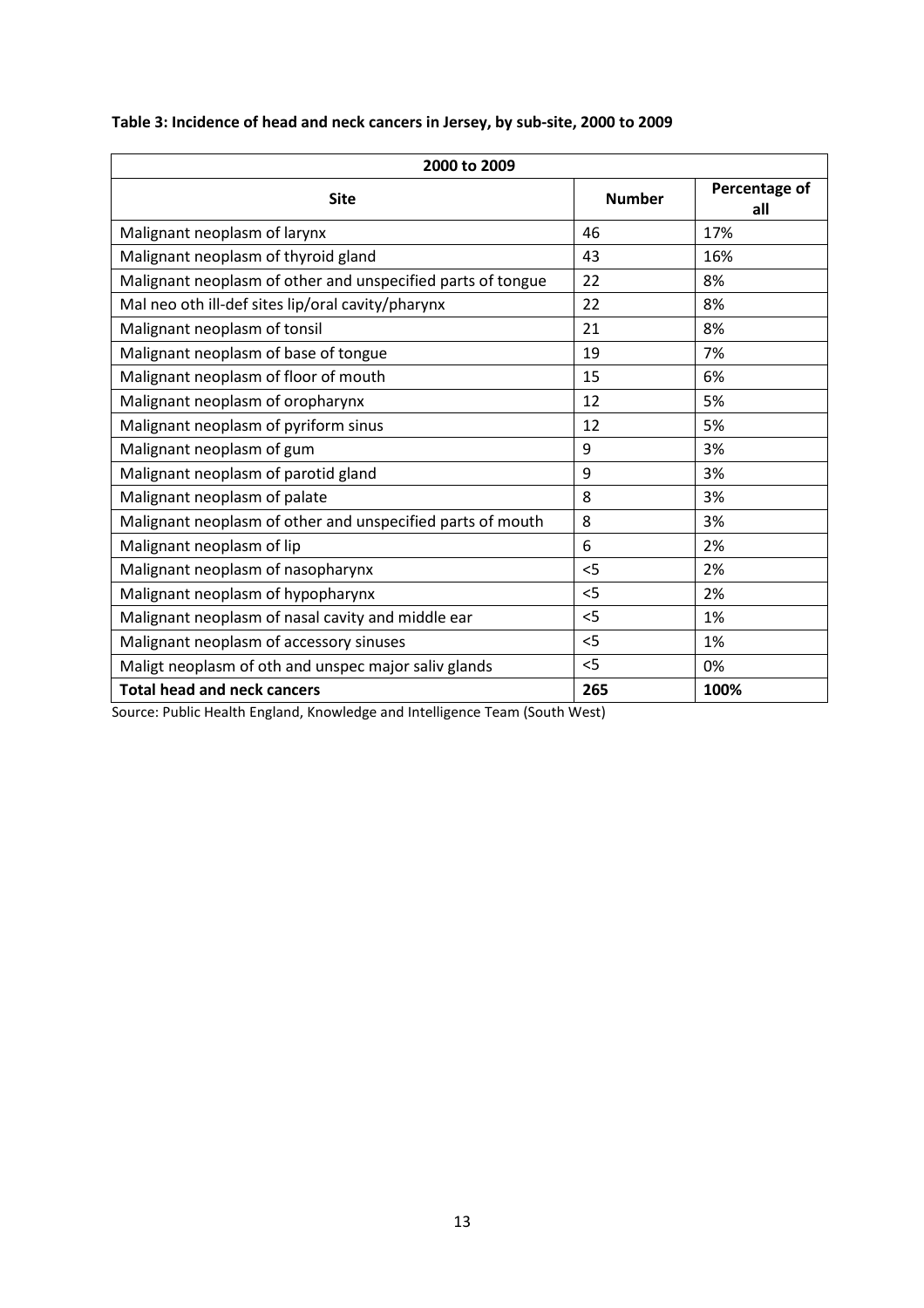#### **Lung cancer**

Squamous cell lung cancers (those most closely associated with smoking risk) have decreased proportionally more quickly than other types of lung cancers.

The proportional decrease of squamous cell lung cancers is most likely to be due to a reduction in the rate of smoking.

The percentage of lung cancers classified with a generic cancer description (for example, with the cancer cell type not specified) has steadily fallen, likely due to better pathology reporting.

As well as cancer of the lung tissue itself, cancers of the bronchus and the trachea are counted in this group. The primary cause of lung cancer is smoking but different types of lung cancer exhibit different strengths of association with smoking, and have different prognoses. The lung is a frequent site for secondary spread of cancers from other parts of the body. This analysis only refers to primary lung cancers.

Small-cell lung cancers (SCLC) have the strongest link to smoking and the worst prognosis (van Meerbeeck, 2011). Non small-cell lung cancers (NSCLC) are made up of several types, principally: adenocarcinomas, large-cell carcinoma, and squamous cell carcinoma. They have a better (but still poor) prognosis. Squamous cell cancer is important as it has a strong link to smoking (Kenfield, 2008), and is more common than SCLC. Adencarcinomas most often occur in smokers, but are also the most common type of lung cancer in non-smokers.

Table 4 shows the types and numbers of lung cancers diagnosed in Jersey over the last 20 years. Due to the strong smoking link, squamous cell carcinomas are reported separately from others in the group of NSCLC. Although there are always fluctuations in numbers in a small population like Jersey, on the whole the number of cases diagnosed annually has been falling. As a proportion of the total, there has been a drop in squamous cell carcinoma diagnoses. The proportion of cases which were classified as other NSCLC has risen, while SCLC has remained consistent. However analysis of these changing proportions is confounded by the reduction in number of cases which are classified under a general 'carcinoma' heading. This reduction is caused by improvements in pathology reporting to the cancer registry.

The main risk for lung cancer is smoking, with a fairly long delay between exposure and outcome: up to 20 years. The second largest well-understood risk factor is exposure to Radon gas, but the magnitude of risk is much smaller than that caused by smoking. This is explained in detail in the 'Risk factors for cancer' section of this report.

The fall in incidence of the main type of lung cancer is the plausible consequence of reduction in smoking prevalence. Had radon played any important role in the genesis of this cancer, there would be no reason to expect such a reduction.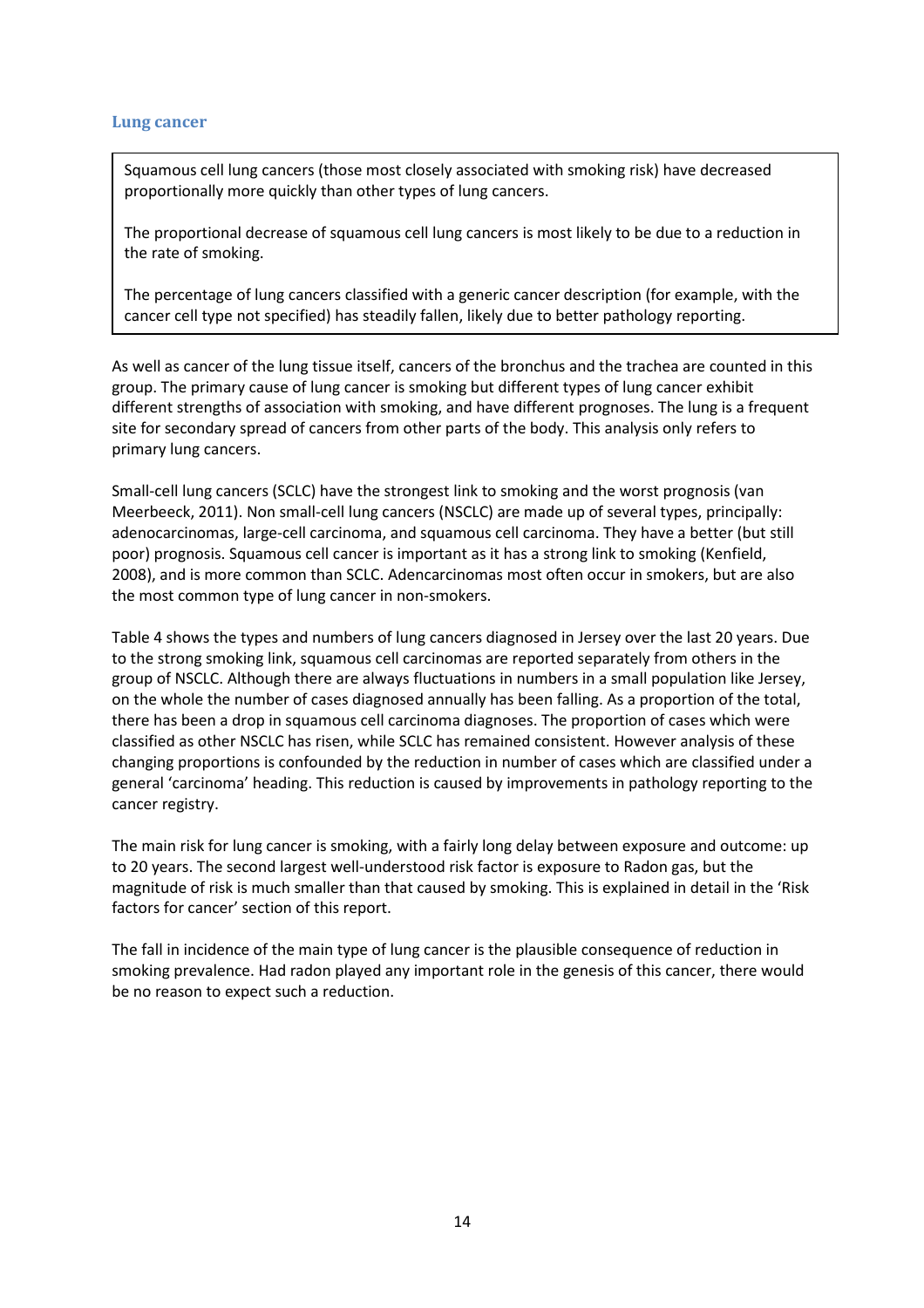|                                                                                                                                                            |     |     | 1990/92 1991/93 1992/94 1993/95 1994/96 |                |               |     | 1995/97 1996/98 |     | 1997/99  1998/00  1999/01  2000/02  2001/03  2002/04  2003/05  2004/06  2005/07  2006/08  2007/09 |     |                |     |           |               |     |                |     |               |
|------------------------------------------------------------------------------------------------------------------------------------------------------------|-----|-----|-----------------------------------------|----------------|---------------|-----|-----------------|-----|---------------------------------------------------------------------------------------------------|-----|----------------|-----|-----------|---------------|-----|----------------|-----|---------------|
| Squamous cell lung cancers  73                                                                                                                             |     | 67  | 6                                       | $\overline{5}$ | 50            | 46  | $\overline{4}$  | 37  | 36                                                                                                | 37  | 29             | 33  | 30        | 33            | SS  | 43             | 4   | 29            |
| As percentage of all                                                                                                                                       | 37% | 35% | 33%                                     | 26%            | 26%           | 25% | 24%             | 21% | 19%                                                                                               | 22% | 22%            | 24% | 19%       | 18%           | 19% | 23%            | 22% | 18%           |
| <b>CICS</b>                                                                                                                                                | 8   | 85  | 83                                      | 88             | 105           | 108 | 56              | 90  | 83                                                                                                | 89  | 20             | 89  | 8         | 111           | 119 | <b>20</b>      | 118 | 93            |
| As percentage of all                                                                                                                                       | 45% | 44% | 44%                                     | 44%            | 54%           | 58% | 55%             | 50% | 43%                                                                                               | 53% | 53%            | 64% | 60%       | 62%           | 63% | 63%            | 64% | 58%           |
| Small-cell lung cancers                                                                                                                                    | ম   | 20  | 24                                      | 26             | 27            | ম   | 21              | 32  | 33                                                                                                | 26  | $\overline{1}$ | 15  | <u>စု</u> | 23            | 88  | $\overline{2}$ | 20  | 23            |
| As percentage of all                                                                                                                                       | 11% | 10% | 13%                                     | 13%            | 14%           | 11% | 12%             | 18% | 17%                                                                                               | 16% | 13%            | 11% | 12%       | 13%           | 14% | 13%            | 11% | 14%           |
| Generic classification                                                                                                                                     | 88  | 85  | R<br>Z                                  | 83             | 3             | 56  | 99              | 57  | 75                                                                                                | 51  | 45             | 51  | 89        | $\frac{2}{3}$ | 4   | $\frac{2}{3}$  | 43  | $\frac{4}{1}$ |
| As percentage of all                                                                                                                                       | 43% | 44% | 42%                                     | 42%            | 33%           | 30% | 32%             | 32% | 39%                                                                                               | 31% | 34%            | 22% | 25%       | 23%           | 22% | 22%            | 23% | 26%           |
| Total lung cancers                                                                                                                                         | 270 | 257 | 246                                     | 248            | $\frac{8}{2}$ | 231 | 216             | 216 | 227                                                                                               | 203 | έ              | 168 | 182       | <b>209</b>    | 222 | 23             | 222 | 186           |
| Note: NSCLC: Mon-small-cell lung cancers (includes squamous cell carcinoma, adenocarcinoma, large-cell lung cancer and generic non-small-cell lung cancer) |     |     |                                         |                |               |     |                 |     |                                                                                                   |     |                |     |           |               |     |                |     |               |

Table 4: Incidence of lung cancer in Jersey, by type, 1990 to 2009 **Table 4: Incidence of lung cancer in Jersey, by type, 1990 to 2009** 

Source: Public Health England, Knowledge and Intelligence Team (South West) Source: Public Health England, Knowledge and Intelligence Team (South West)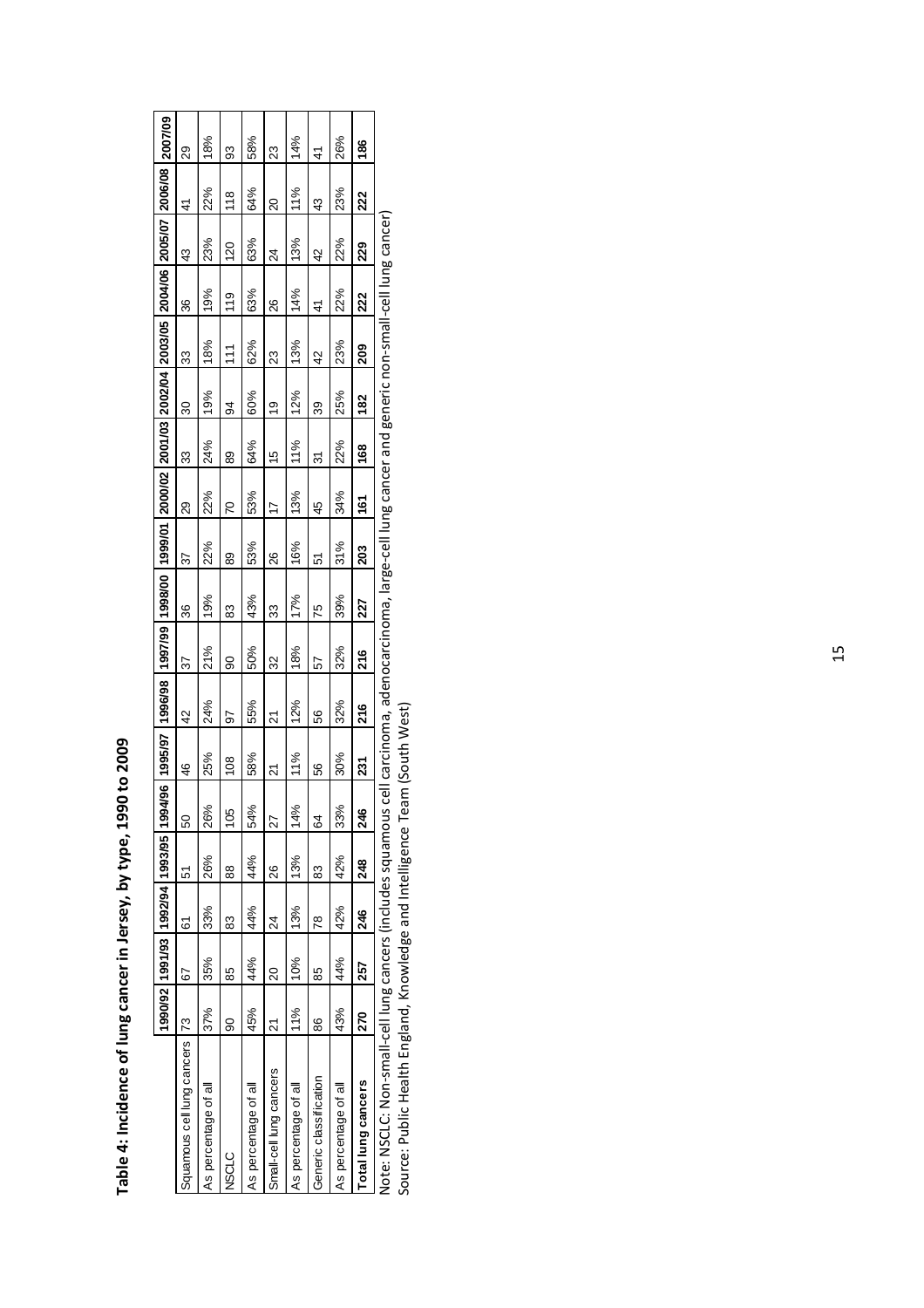#### **Malignant melanoma**

The main risk factor for malignant melanoma is exposure to UV through sunlight or sun beds. Coastal areas worldwide have higher malignant melanoma rates.

Malignant melanoma incidence has more than doubled since the 1990s in Jersey. This may be partially explained by better awareness and vigilance leading to earlier diagnosis. Behaviour changes and more frequent travel to hot sunny countries are also likely to increase an individual's risk.

Malignant melanoma is the most common cancer for those aged 20-39.

Malignant melanoma is a type of skin cancer. It is less common than basal cell carcinoma and squamous cell carcinoma of the skin, but accounts for almost all skin cancer deaths. Malignant melanoma incidence increases with age, but it is also the most common cancer in people aged 20-39 and hence is an important health issue in young adults.

Traditionally the site of occurrence of malignant melanoma differed between men and women, due to differing exposure. Tables 5 and 6 illustrate this difference, and also how it is changing. In all sites of presentation there has been an increase in the number of cases between 1990 to 1999 and 2000 to 2009.

Men most often develop a malignant melanoma on the trunk, which could be linked to spending time outside without a shirt: either for work or leisure. In the 2000s, compared to the 1990s, the proportion of melanomas which presented on the trunk and face, head and neck increased.

The most common site of presentation for women is the lower limb and hip. This could be linked to bare legs in the summer months. The proportion of cases in this group has decreased in the last decade, compared to the previous decade. There has been a corresponding increase in the proportion of cases presenting on the trunk, upper limbs and face, head and neck.

These changes in site of presentation may reflect changing habits of leisure activities, or changes in type of clothing worn.

The main risk factor for malignant melanoma is exposure to UV radiation through sunlight or sun beds. A particular risk is intermittent exposure, where the skin is suddenly exposed without any natural protection having built up. The overall increase in cases is linked both to an overall increase in UV exposure and to an increasing tendency for people to have intermittent sun exposure; as they are less likely to work outdoors and more likely to take a foreign holiday. The aging population will also contribute to increasing numbers of malignant melanoma.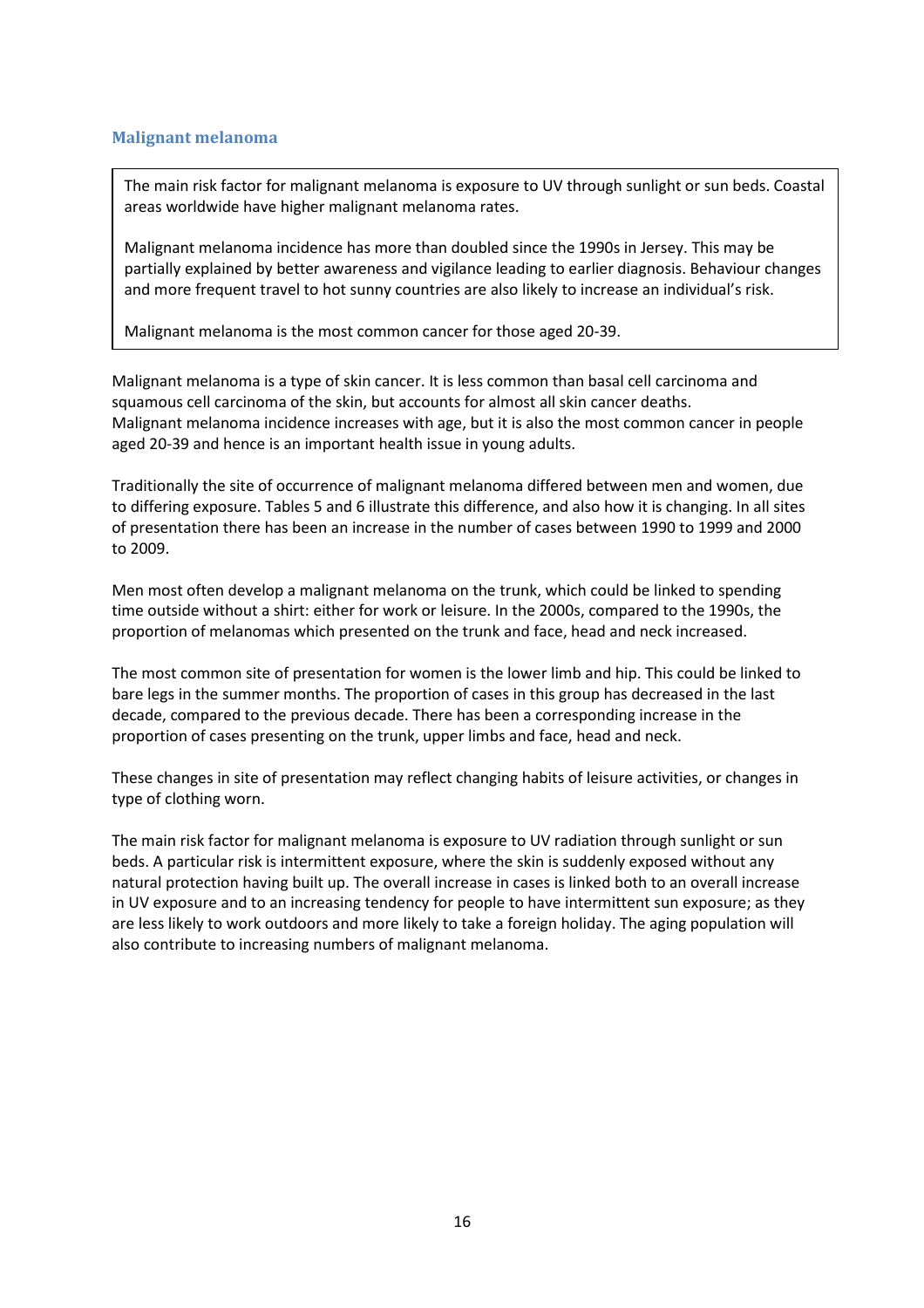|                                                                            |          | 1990 to 1999              |                                                         |              |                           |
|----------------------------------------------------------------------------|----------|---------------------------|---------------------------------------------------------|--------------|---------------------------|
| Males                                                                      |          |                           | Females                                                 |              |                           |
| Site                                                                       | Number   | Percentage of<br>$\equiv$ | Site                                                    | Number       | Percentage of<br>$\equiv$ |
| Malignant melanoma of trunk                                                | ٣        | 29%                       | Malignant melanoma of lower limb, including hip         | 31           | 46%                       |
| Malignant melanoma of lower limb, including hip                            | ٣        | 24%                       | Malignant melanoma of trunk                             | 13           | 19%                       |
| Malignant melanoma of upper limb, including<br>shoulder                    | ۳        | 19%                       | Malignant melanoma of upper limb, including<br>shoulder | $\mathbf{1}$ | 16%                       |
| Malignant melanoma of skin, unspecified                                    |          | 16%                       | Malignant melanoma of face, head and neck               |              | 10%                       |
| Malignant melanoma of face, head and neck                                  | $\infty$ | 13%                       | Malignant melanoma of skin, unspecified                 | ₹            | 6%                        |
| Overlapping malignant melanoma of skin                                     | c        | ఠ్య                       | Overlapping malignant melanoma of skin                  | ç,           | $^{26}$                   |
| Total malignant melanoma                                                   | ය        | 100%                      | Total malignant melanoma                                | 5            | 100%                      |
| Source: Public Health England Knowledge and Intelligence Team (South West) |          |                           |                                                         |              |                           |

Table 5: Incidence of malignant melanoma in Jersey, by site of occurrence, 1990 to 1999 **Table 5: Incidence of malignant melanoma in Jersey, by site of occurrence, 1990 to 1999** 

Source: Public Health England, Knowledge and Intelligence Team (South West). Source: Public Health England, Knowledge and Intelligence Team (South West)

# Table 6: Incidence of malignant melanoma in Jersey, by site of occurrence, 2000 to 2009 **Table 6: Incidence of malignant melanoma in Jersey, by site of occurrence, 2000 to 2009**

|                                                         |               | 2000 to 2009       |                                                         |                |                    |
|---------------------------------------------------------|---------------|--------------------|---------------------------------------------------------|----------------|--------------------|
| Males                                                   |               |                    | Females                                                 |                |                    |
| Site                                                    | <b>Number</b> | Percentage of<br>ᄛ | Site                                                    | Number         | Percentage of<br>ᇹ |
| Malignant melanoma of trunk                             | ຂ             | 50%                | Malignant melanoma of lower limb, including hip         | 73             | 40%                |
| Malignant melanoma of face, head and neck               |               | 17%                | Malignant melanoma of trunk                             | $\overline{a}$ | 22%                |
| Malignant melanoma of upper limb, including<br>shoulder | 9             | 16%                | Malignant melanoma of upper limb, including<br>shoulder | 38             | 21%                |
| Malignant melanoma of lower limb, including hip         |               | 11%                | Malignant melanoma of face, head and neck               | 23             | 13%                |
| Malignant melanoma of skin, unspecified                 |               | 7%                 | Malignant melanoma of skin, unspecified                 | $\infty$       | $\frac{8}{3}$      |
| Total malignant melanoma                                | <u>ជ</u>      | 100%               | Total malignant melanoma                                | 182            | 100%               |
|                                                         |               |                    |                                                         |                |                    |

Source: Public Health England, Knowledge and Intelligence Team (South West) Source: Public Health England, Knowledge and Intelligence Team (South West)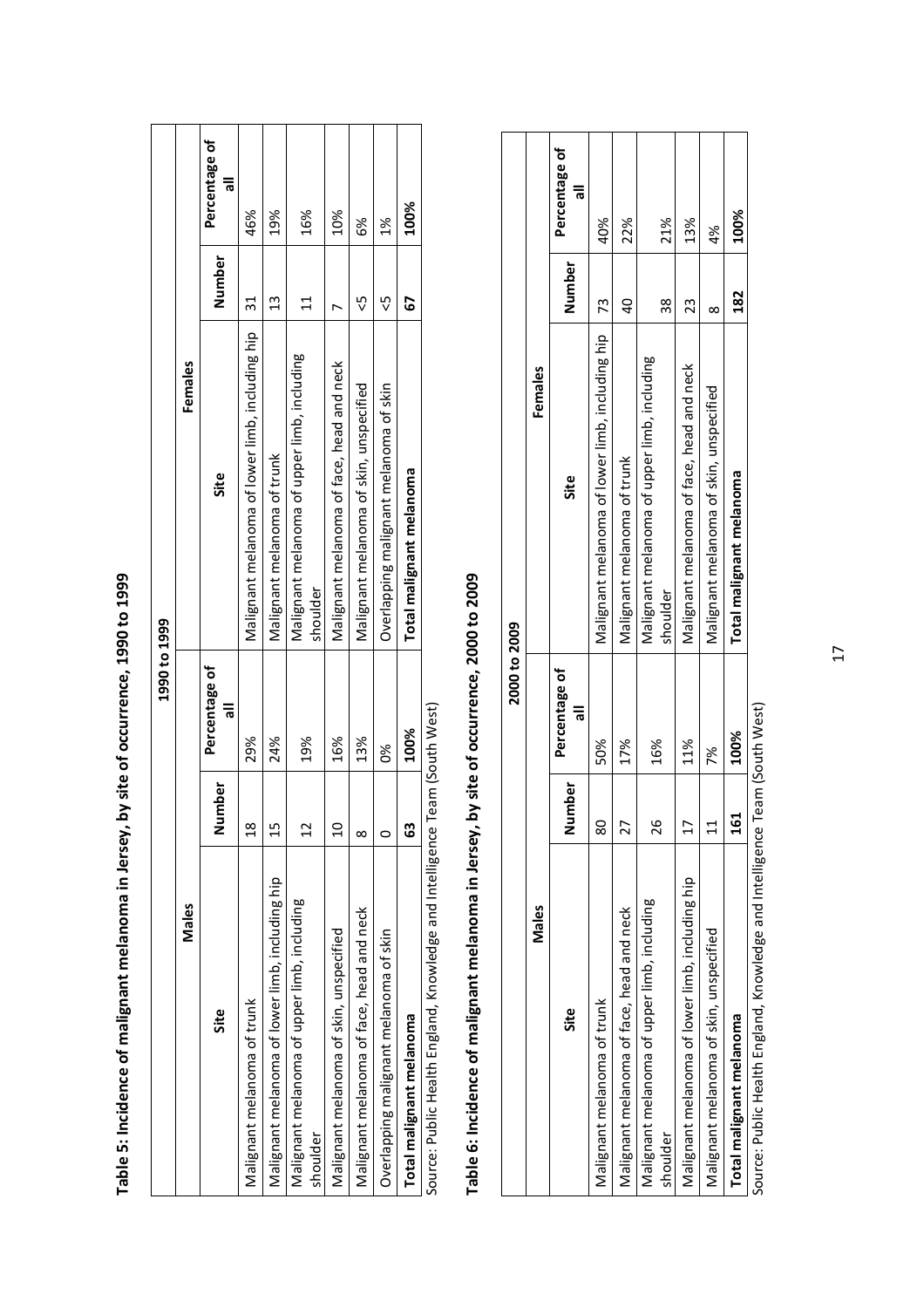#### **Non melanoma skin cancer**

Non melanoma skin cancer (NMSC) has the highest incidence of all cancers in Jersey but rarely results in death.

Its link to sun exposure means this is not unexpected in Jersey and the high incidence is probably due to a combination of elevated risk and better awareness.

It typically arises on the face, head and neck.

Non melanoma skin cancer (NMSC) is primarily one of two types: basal cell carcinoma or squamous cell carcinoma. It is the most common cancer in the UK, but very rarely leads to death. However, it causes a significant burden on the health system as it recurs frequently and can require complex intervention and/or reconstructive surgery.

Current practice within UK cancer registries is to record only the first occurrence of NMSC each year for a person.

Numbers of NMSC diagnosed in Jersey have increased from 123 per year in the 1990s to 270 per year in the 2000s. Unlike malignant melanoma the age distribution of NMSC cases is weighted towards the elderly. 29% of first cases of NMSC in England in 2010 were in those aged 80 and over, compared to 15% of malignant melanoma and 24% of all cancers. Only 2% of NMSC occur in those aged 20-29, compared to 12% of malignant melanoma and 3% of all cancers. This means that the growing elderly population will have an increasing effect on the number of these cancers in the future.

For both men and women the most common site of occurrence is the face, head and neck (Tables 7 and 8). This is reflective of the long-term UV exposure which is the main risk factor for developing NMSC. The trunk is also a major site for men, and probably linked to outdoor working. Determining whether patterns of site of presentation are changing is made difficult by an increase in unclassified NMSC. This increase is due to a change in automated recording implemented by the South West Public Health Observatory (SWPHO) in 2006 and 2007 which recorded all basal cell carcinomas as 'unspecified'.

There is a slight difference in the pattern of UV exposure which is most risky for squamous cell and basal cell carcinomas. Basal cell carcinoma is more strongly linked to intermittent exposure and episodes of sunburn, while squamous cell carcinoma is more linked to lifetime, regular, sunlight exposure. This is why the face, head and neck are the site of presentation in half of cases. Also, those who work/have worked outside are particularly at risk.

Certain pre-existing skin conditions, immune system diseases, and industrial chemicals are also risk factors for NMSC.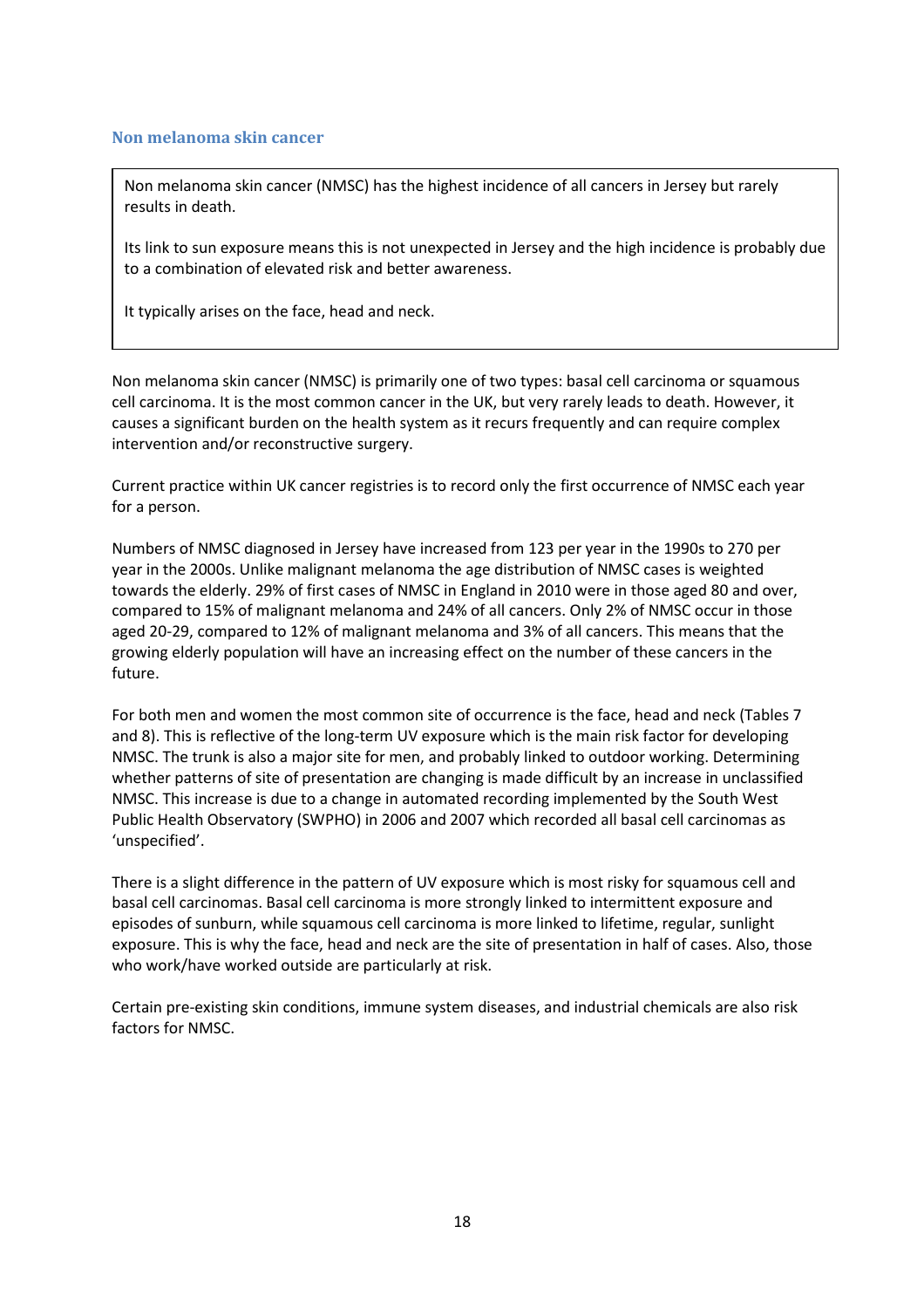|                                         |               | 1990 to 1999      |                                         |               |                   |
|-----------------------------------------|---------------|-------------------|-----------------------------------------|---------------|-------------------|
| Males                                   |               |                   | Females                                 |               |                   |
| Site                                    | Number        | Percentage of all | Site                                    | Number        | Percentage of all |
| Skin of face, head and neck             | 366           | 56%               | Skin of face, head and neck             | 308           | 54%               |
| Skin of trunk                           | 131           | 20%               | Skin of lower limb, including hip       | 89            | 15%               |
| Skin of upper limb, including shoulder  | $\frac{8}{2}$ | 12%               | Skin of trunk                           | $\frac{8}{2}$ | 14%               |
| Malignant neoplasm of skin, unspecified | 55            | 5%                | Skin of upper limb, including shoulder  | 75            | 13%               |
| Skin of lower limb, including hip       | 35            | 5%                | Malignant neoplasm of skin, unspecified | 22            | 4%                |
| Overlapping lesion of skin              | $\frac{3}{2}$ | 2%                | Overlapping lesion of skin              | ഥ             | $\frac{8}{3}$     |
| Total non melanoma skin cancer          | 658           | 100%              | Total non melanoma skin cancer          | 573           | 100%              |
|                                         |               |                   |                                         |               |                   |

Table 7: Incidence of non melanoma skin cancer in Jersey, by site of occurrence, 1990 to1999 **Table 7: Incidence of non melanoma skin cancer in Jersey, by site of occurrence, 1990 to1999** 

Source: Public Health England, Knowledge and Intelligence Team (South West) Source: Public Health England, Knowledge and Intelligence Team (South West)

# Table 8: Incidence of non melanoma skin cancer in Jersey, by site of occurrence, 2000 to 2009 **Table 8: Incidence of non melanoma skin cancer in Jersey, by site of occurrence, 2000 to 2009**

|                                         |                           | 2000 to 2009      |                                         |        |                   |
|-----------------------------------------|---------------------------|-------------------|-----------------------------------------|--------|-------------------|
| Males                                   |                           |                   | Females                                 |        |                   |
| Site                                    | ber<br>D<br>n<br>Num<br>Z | Percentage of all | Site                                    | Number | Percentage of all |
| Skin of face, head and neck             | 727                       | 52%               | Skin of face, head and neck             | 603    | 46%               |
| Malignant neoplasm of skin, unspecified | 252                       | 18%               | Malignant neoplasm of skin, unspecified | 228    | 17%               |
| Skin of trunk                           | 243                       | 17%               | Skin of trunk                           | 191    | 15%               |
| Skin of upper limb, including shoulder  | 125                       | క్ట               | Skin of lower limb, including hip       | 155    | 12%               |
| Skin of lower limb, including hip       | 53                        | 4%                | Skin of upper limb, including shoulder  | 128    | 10%               |
| Overlapping lesion of skin              | ს)<br>V                   | ఠ్య               | Overlapping lesion of skin              | Ÿ      | క                 |
| Total non melanoma skin cancer          | 1401                      | 100%              | Total non melanoma skin cancer          | 1306   | 100%              |

Source: Public Health England, Knowledge and Intelligence Team (South West) Source: Public Health England, Knowledge and Intelligence Team (South West)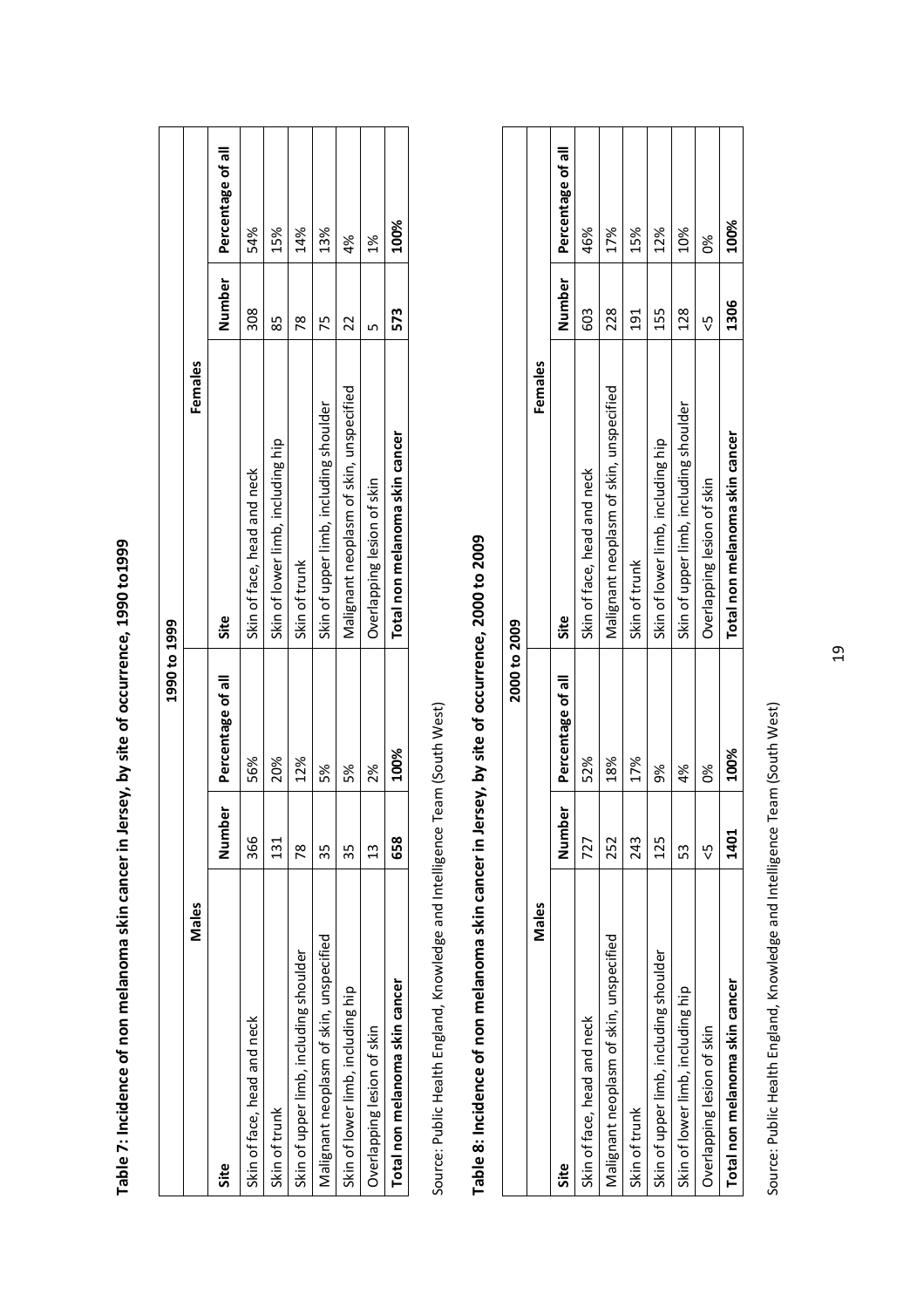## **Risk factors for cancer**

### **Smoking**

Smoking was first identified as the major risk factor for lung cancer in the 1950s. Both the daily number of cigarettes smoked and number of years for which a person smokes increase the risk of developing lung cancer, but length of time smoking has the stronger effect (Peckham, 1995).

Around 86% of lung cancer deaths in the UK in 2006 were attributed to active smoking (Health Protection Agency, 2009). The effect of passive smoking is more difficult to quantify, but a separate study estimated that a quarter of lung cancer cases in non smokers were related to passive smoking, equivalent to about 2% of the total lung cancer cases (Parkin, 2011a).

As well as lung cancer, smoking is a risk for several other cancers. Head and neck cancers are related to tobacco use (including chewing tobacco), with 70% of oral cancers smoking related. Smoking is an important factor in bladder cancer, causing around 35% of cases. The decrease in bladder cancer incidence in the UK is related to decreases in smoking prevalence. An estimated 22% of stomach cancers are caused by smoking. Kidney cancer can be caused by smoking: an estimated 29% in men and 15% in women.



#### **Figure 2: Smoking prevalence in Great Britain, 1974 to 2010**

Source: Office for National Statistics (General household survey/General lifestyle survey)

Smoking also increases the risk of cervical, bowel and liver cancers, and some types of leukaemia.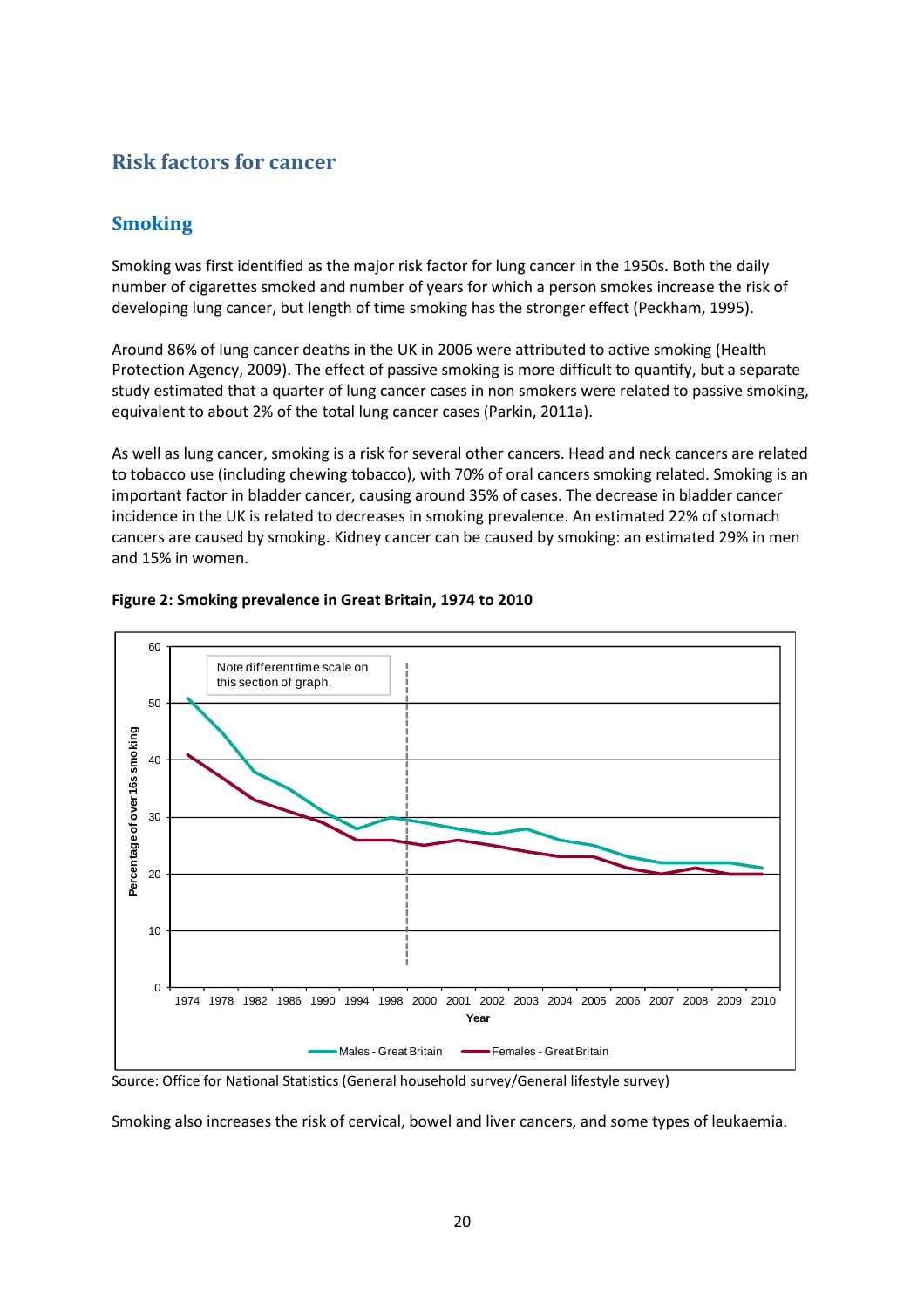Smoking in adults in Great Britain has decreased substantially over the last 40 years (Figure 2). In 1974, 51% of men and 41% of women were smokers, but there was a large reduction in the following decade, with 35% of men and 31% of women smoking in 1986. Since the mid-1980s the decrease in proportion of people smoking has been slower but steady, and in 2010, 21% of men and 20% of women were smokers. Jersey has shown a similar reduction in smoking (Figure 3). In 1974 over 50% of men and 40% of women were smoking. In 2012 this had reduced to 23% of the population. This proportion has remained between 20-23% over the last five years.

The length of time which can elapse between exposure and diagnosis of cancer means that the decrease in smoking-related cancer incidence and mortality currently occurring in the UK and in Jersey is likely to be driven by smoking reductions in the 1980s and 1990s. As smoking cessation slowed in the 2000s it is likely that future decreases in rates of smoking-related cancer incidence and mortality will be incrementally smaller. There is evidence that in certain population groups the rate of lung cancer incidence has ceased to decrease (SWPHO, 2009).





Source: Jersey Health and Social Services Unit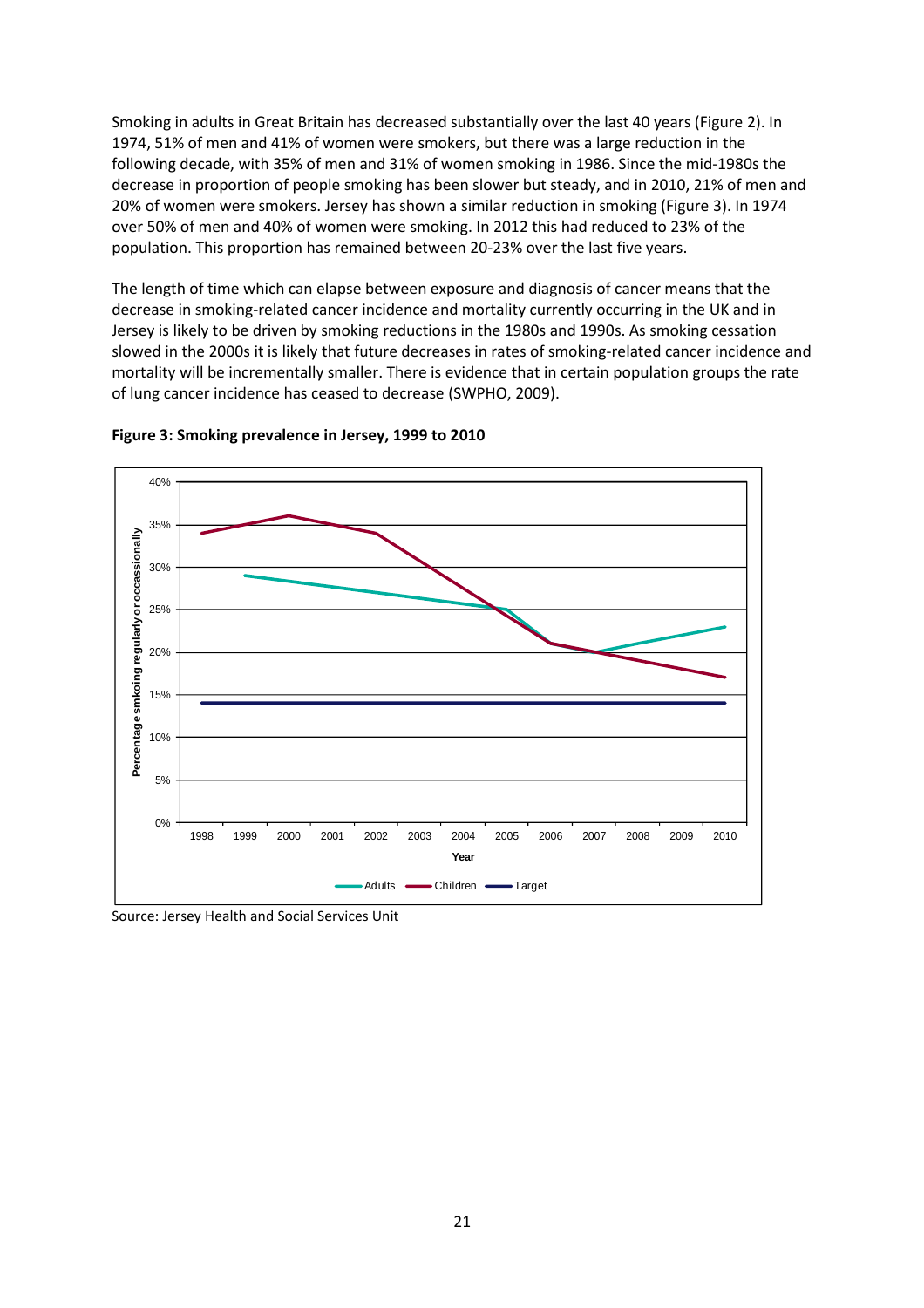## **Radon Gas**

Radon is a naturally occurring gas, produced by decay of minute amounts of uranium in certain rocks. Some parts of the UK, particularly the South West, are known to have higher amounts of radon due to large granite deposits. Much of a person's exposure is in their place of residence and strongly depends on the precise details of their home for example, ventilation, pipe work, and the underlying ground structure. There are examples of neighbouring houses with widely differing radon measurements.

The wide range of radon exposure in small geographical areas means that studies based on where people live (ecological studies) can be unreliable in drawing conclusions on how radon affects risk of cancers.

The type of radiation which radon produces does not penetrate deeply and is blocked by human skin. However, the membranes lining the lung are much thinner, and any radiation emitted by inhaled radon gas can damage the cells of the lung. This is why radon is a risk factor for lung cancer. Even in a high radon concentration there needs to be a sequence of events occurring to cause the lung cancer. The risk of a single exposure causing lung cancer can be discounted and the risk levels for exposure are all calculated on a lifetime exposure to radon.

Although radon is a risk factor for lung cancer, the magnitude of risk is very much lower than the risk induced by smoking. However, those exposed to higher radon levels who are also smokers have an added risk as the two factors multiply together. A report by the Health Protection Agency (HPA) in the UK (HPA, 2009) concluded that the lifetime risk of lung cancer for a non-smoker when exposed to long-term radon levels of 0, 100, 200 and 400 Bq  $m^{-3}$  (a measure of radon concentration) was 0.4, 0.5, 0.5 and 0.7%. In contrast the risk for a smoker at the same levels is 15, 17, 19 and 23%.

A recent study (ref HP 2011/12 report) in Jersey showed that radon occurs across the island. On a sample of premises 64% had radon level less than100 Bq m<sup>-3</sup>, 19% levels between 100-200 Bq m<sup>-3</sup> and 17% had levels over 200 Bq  $m<sup>3</sup>$ . There were no 'hot spots' identified and even neighbouring buildings were shown to have very different radon levels. The HPA data shows that at levels of 100 Bq  $m<sup>3</sup>$  a smoker in Jersey exposed to radon is over 30 times more likely to contract lung cancer than a non smoker and this is true at the higher radon levels.

The UK HPA report attributed only 0.5% of lung cancer deaths in 2006 to radon exposure alone, with a further 2.8% attributed to radon and smoking in combination **a** that is, if either radon exposure or smoking were avoided, the death would not occur. Based on this data, it suggests that in Jersey around two lung cancer deaths a year could be the result of radon exposure in tandem with smoking and an additional one lung cancer death every 3-4 years could be a consequence of radon alone. This is very small when compared with the total of around 60 lung cancer deaths a year due to other causes (predominantly smoking). This again shows that the risk of dying from lung cancer linked to radon exposure is greatly increased in smokers.

The current 'action levels' for radon exposure in the UK are 200 Bq  $m<sup>-3</sup>$  in residential buildings and 400 Bq  $m<sup>-3</sup>$  in workplaces. Jersey Health Protection recommendations are that advice is given to those living in houses with high levels of radon on how the levels affect a smoker's risk of lung cancer (including advice and support to quit) and on how to reduce levels of radon in their homes.

The HPA report also examined other studies of the relationship between radon and cancer. It concluded that if radon does have a relationship with cancers of other organs, it is so small as to be undetectable in practical terms.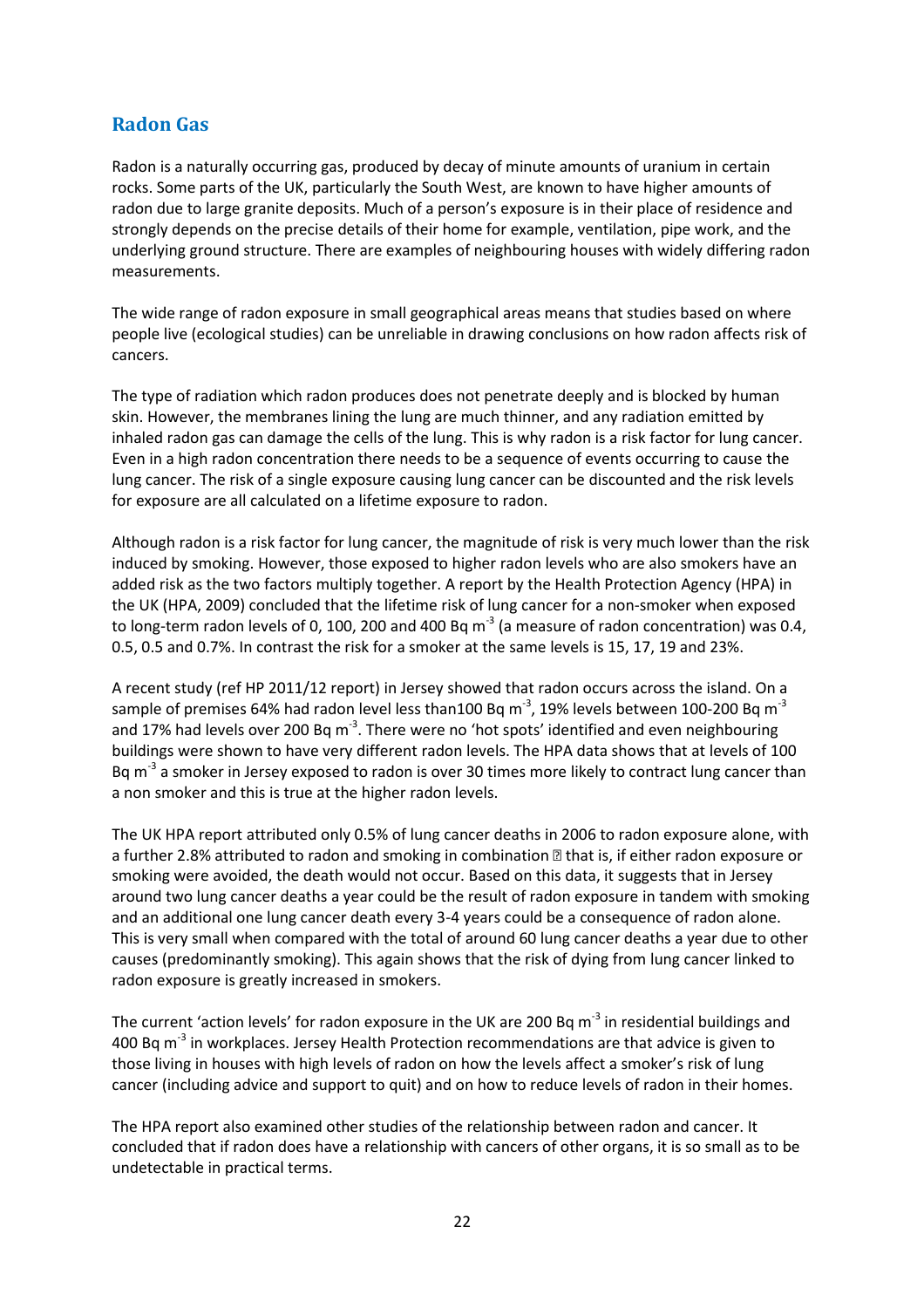## **Alcohol use**

Alcohol consumption has been linked to several cancers. The parts of the body mostly affected are those through which alcohol is processed: mouth and oesophagus, liver and bowel. Breast cancer risk is also increased by increased alcohol consumption.

Evidence suggests that even consumption within guidelines increases risk of head and neck, breast and bowel cancers (Parkin, 2011b). An estimated 11% of bowel cancers and 30% of mouth and oropharynx cancers are alcohol-related. The latter are often also associated with smoking.

The risk of developing liver or pancreatic cancer appears to be increased by sustained high alcohol consumption. These cancers are linked to other liver diseases, such as cirrhosis, for which heavy drinking is the main causative factor.

Alcohol in combination with tobacco use increases the risk for cancers of the mouth, tongue and larynx. About 80% of cancers of the larynx are related to alcohol and tobacco use.

In Great Britain alcohol consumption appears to have risen slightly in the last two decades (Office for National Statistics, 2011). The increase is more noticeable in women than men. The average weekly consumption for men in 2009 was 16 units, and for women was 8 units. This is equivalent to 8.3 litres annually for men and 4.2 litres for women. Per capita consumption in the UK is shown in comparison to Jersey in Figure 4, using data from a different source (Organisation for Economic Cooperation and Development, 2012).

In Jersey alcohol consumption has been reducing but is still one of the highest per capita consumption levels in the world at 12.8 litres per capita, per year. The health risks from drinking alcohol increase dramatically for men who regularly exceed 7-8 units in one session and for women who exceed 5-6 units in one session. Surveys indicate that 18% of men and 10% of women in the Jersey population are currently drinking at this level at least once a week and 5% of the population are likely to be dependent drinkers.

A separate survey conducted by the Office of National Statistics (ONS) establishes how many people are drinking above the weekly recommended limits of 21 units for men and 14 units for women. In the UK this proportion has fluctuated in men, but appears to show a sustained rise in women. In 2009 this percentage was the same for men and women, at about 22%. In Jersey 20% of men and 10% of women report drinking over recommended weekly limits. The overall high consumption of alcohol is likely to impact on Jersey's rates of cancers of the liver, pancreas, and other alcoholrelated cancers. Alcohol consumption is very likely to account for some of the excess of head and neck cancers observed in Jersey (i.e. more new cases than would be expected if SW regional rates applied).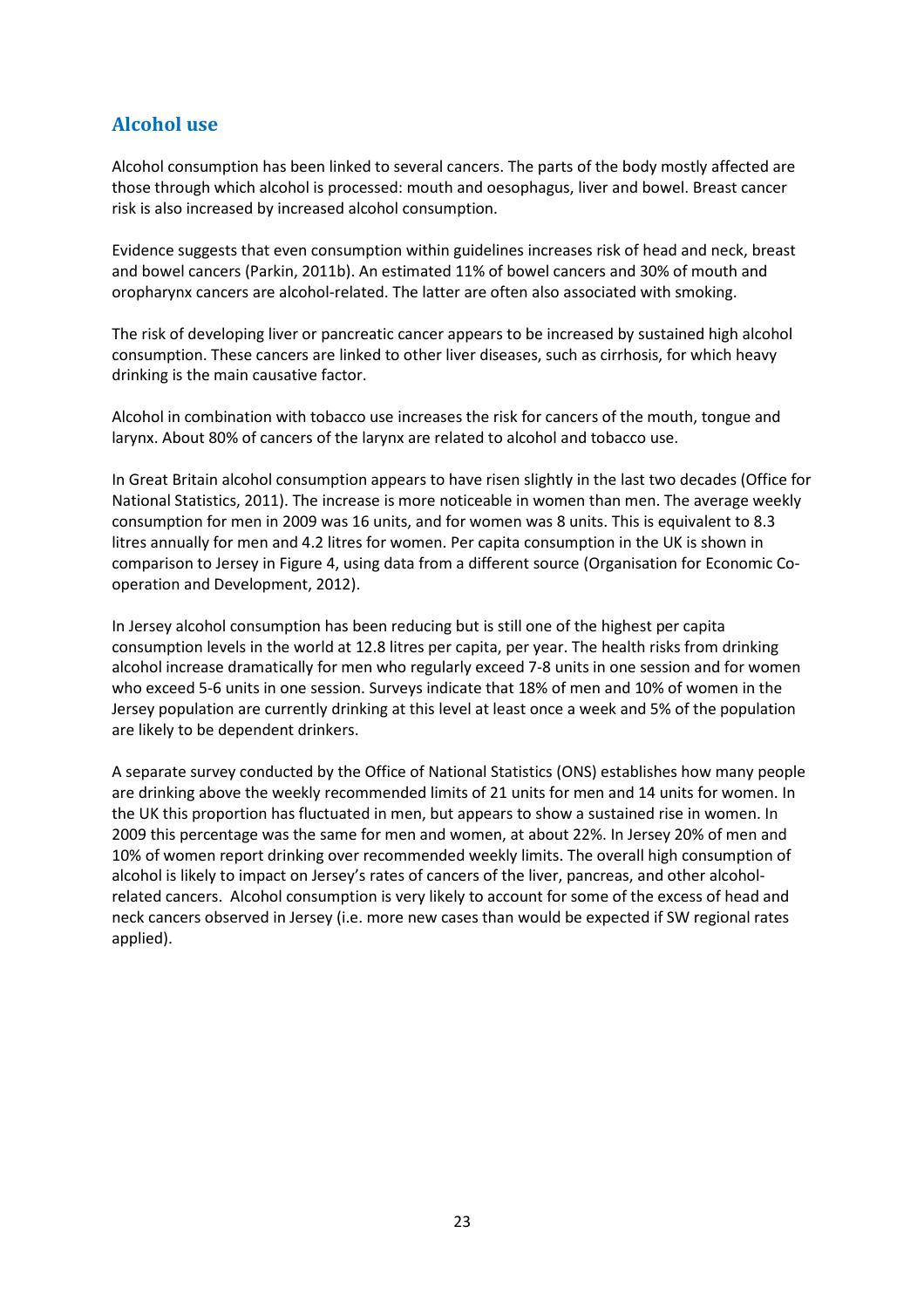

**Figure 4: Per capita alcohol consumption in the UK and Jersey, 2000 to 2010** 

Source: Organisation for Economic Co-operation and Development and Jersey Statistics Unit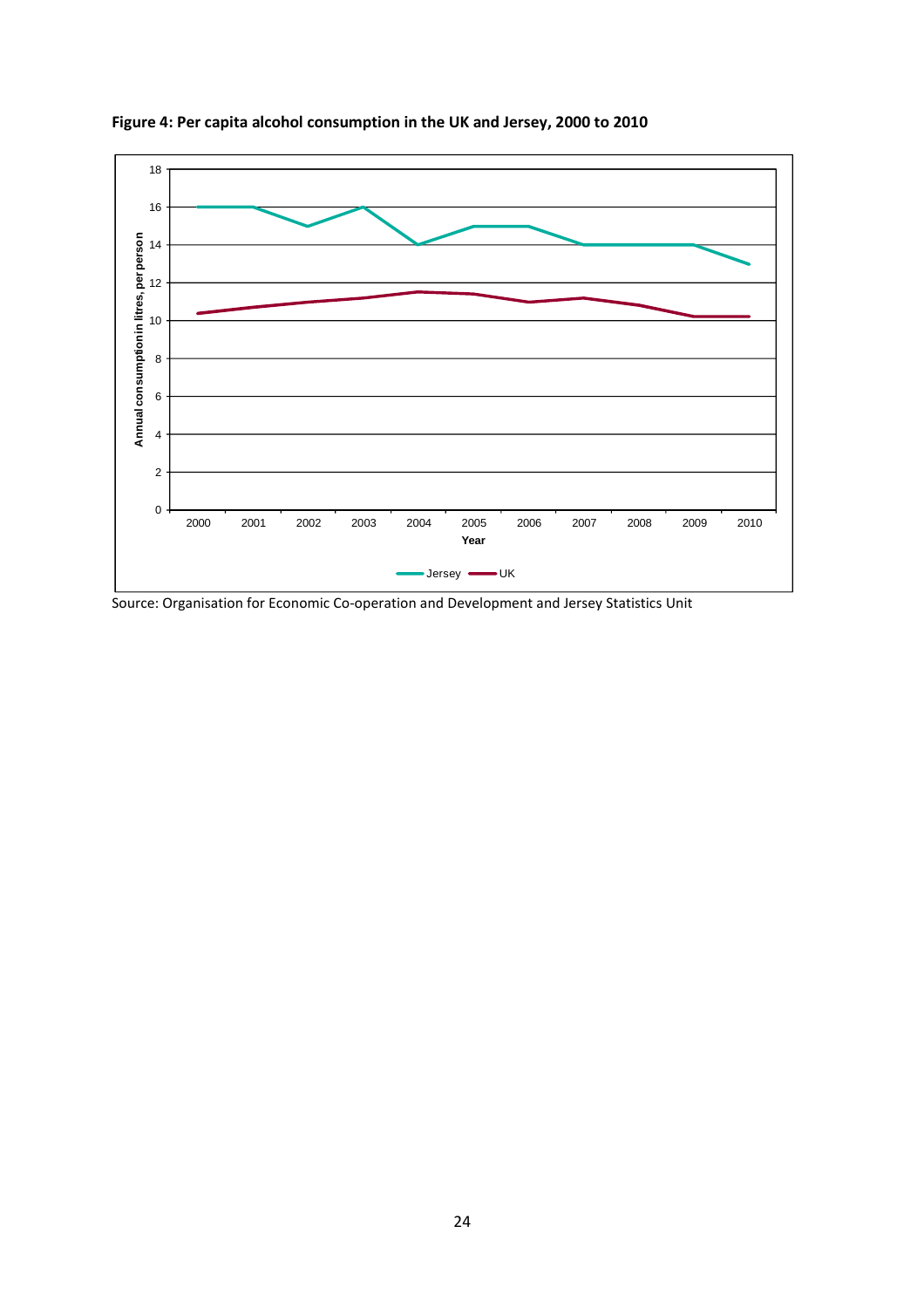#### **UV Exposure**

Exposure to ultra-violet (UV) light, from natural sunshine or sun beds, is the principal cause of skin cancers. It is not thought to be a risk for any other type of cancer, and no other risk factors are considered to play any important role in the causation of skin cancer.

The amount of UV exposure a person receives is dependent on several factors including latitude, atmospheric ozone, and surrounding landscape. The shading effect of tall buildings will reduce UV exposure in urban environments. The sun is stronger closer to the equator, increasing UV dose. In certain environments, such as snow or near bodies of water, a significant amount of UV is reflected off the ground, which increases exposure. Atmospheric ozone absorbs UV and hence has a protective effect, but there is evidence that reductions in the ozone layer have caused UV intensity to increase (McKenzie, 1999).

Generally speaking, the higher the number of sunshine hours an area experiences, the higher the amount of UV exposure will be. The Met Office has published annual average sunshine hours for 1961 to 1990. The average for Jersey is 1,915 hours compared with the highest average in England of 1,752 hours (Isle of Wight). In the south-west of England the area with highest sunshine hours is Dorset with an average of 1,600 per year.

Work done previously by the SWPHO found a difference in the malignant melanoma rates in the South West between rural and urban areas, and coastal and inland areas. Rates in rural coastal areas were 16% higher than rural inland areas, and in urban coastal areas were 39% higher than urban inland areas. In that study a coastal area was defined as less than 15km to the sea. Under this definition the whole of Jersey is a coastal area, and largely rural. The higher rates are likely to be linked to the environmental factors discussed above.

As well as exposure in place of residence the increasing numbers of people holidaying in foreign countries means people are more likely to have intermittent intense exposure or sunburn. This is a particular risk for malignant melanoma.

Table 9 indicates that foreign travel very nearly tripled in two decades from 1981 to 2001. For certain countries the increase was even larger, particularly Spain and Portugal. Short holidays in these countries, particularly as many resorts are in coastal areas, have a high risk of intense UV exposure.

| Country              | 1981 | 1991 | 2001    | 2008 | 2009 |
|----------------------|------|------|---------|------|------|
| Spain                | 2.9  | 4.4  | 10.8    | 12.3 | 10.0 |
| France               | 3.5  | 5.4  | 7.0     | 7.7  | 6.9  |
| Italy                | 0.8  | 0.8  | $1.5\,$ | 2.3  | 1.9  |
| <b>United States</b> | 0.7  | 1.5  | 2.3     | 2.3  | 1.9  |
| Portugal             | 0.4  | 1.0  | $1.5\,$ | 2.3  | 1.5  |
| Greece               | 0.9  | 1.7  | 3.1     | 1.8  | 1.5  |
| Turkey               |      | 0.2  | 0.8     | 1.8  | 1.5  |
| Ireland              | 0.5  | 0.6  | $1.5\,$ | 1.4  | 1.2  |
| Cyprus               | 0.1  | 0.4  | $1.5\,$ | 0.9  | 0.8  |
| <b>Netherlands</b>   | 0.3  | 0.8  | 1.2     | 0.9  | 0.8  |
| Other<br>countries   | 3.0  | 4.2  | 7.7     | 11.8 | 9.6  |
| Total                | 13.1 | 21.0 | 39.1    | 45.5 | 37.7 |

#### **Table 9: UK residents visiting foreign countries each year, 1981 to 2009**

Source: Office for National Statistics (International Passenger Survey)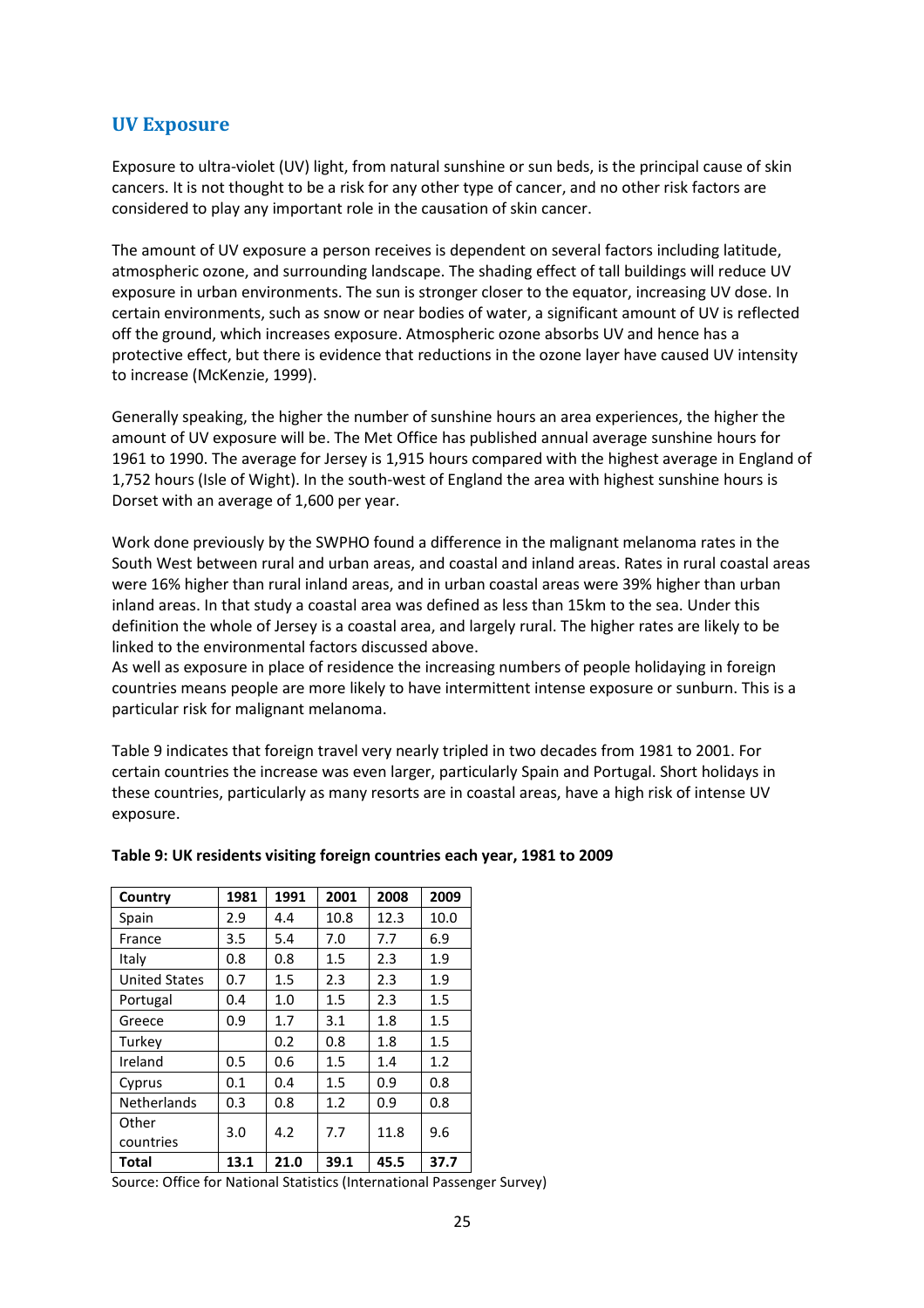# **Conclusions**

The cancers in Jersey which occur more frequently than in the south-west of England are head and neck, lung, and all types of skin cancer.

These particular cancers have well-understood lifestyle-related risk factors. Smoking increases risk of certain head and neck cancers, particularly in combination with alcohol. Smoking is the predominant cause of lung cancer. Skin cancer is caused by exposure to UV radiation through sunlight or sun beds. Long-term and intense short-term exposure both increase risk.

The data suggest that all these lifestyle risk factors are more prevalent in Jersey than the south-west of England, and the UK as a whole. The higher rates of these specific cancers, and cancer as a whole, can be attributed to the historical and current high levels of smoking and alcohol consumption, and the greater UV exposure due to sunshine hours and the geography of Jersey.

In particular, smoking increases risk for over 20 cancers, and alcohol for several cancers. This increased risk is avoidable by stopping smoking and keeping alcohol consumption within recommended sensible levels. The use of sunscreen, head coverings, avoidance of strong sunlight and ensuring that children never burn would profoundly reduce the occurrence of skin cancer in the future.

Members of the public often express concern about the links between cancer and radon gas. Radon increases the risk of developing lung cancer, but for non-smokers the baseline risk is so small that the increase caused by radon is very low indeed. The main risk of radon gas in homes is to people who are smokers. Stopping smoking has the most potential to reduce cancer risk.

It can be concluded that to reduce the burden of cancer in Jersey, the public health focus should be on reducing smoking prevalence, reducing alcohol consumption (especially in those drinking more than recommended amounts), and promoting sun protection measures.

Based on this analysis and the scoping study, the cancers for which Jersey has a significantly higher incidence than the South West are readily explained overall in terms of known, and largely remediable, risk factors. On this basis a further in-depth epidemiological study as recommended in proposition 144/2011, is not regarded as warranted.